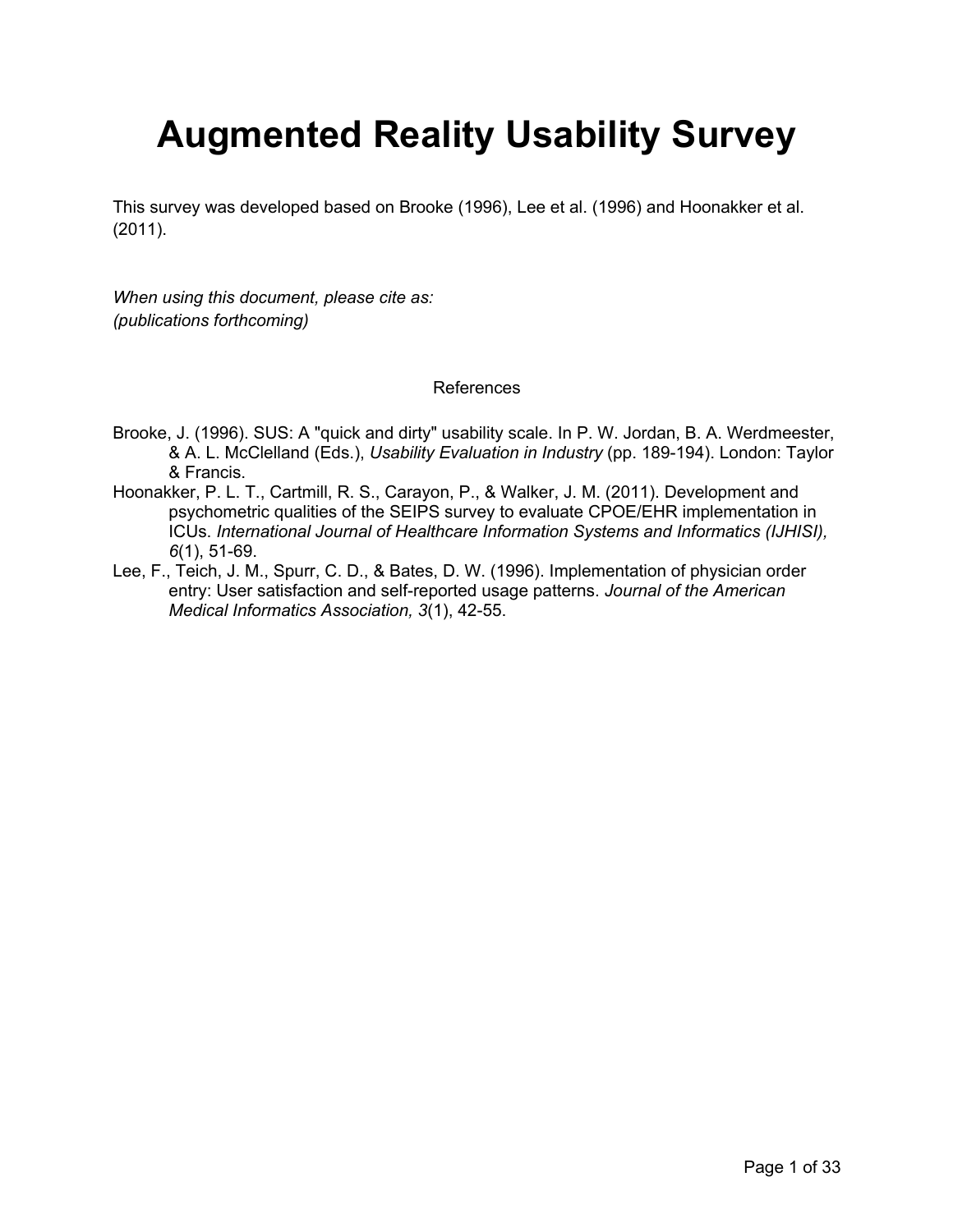**Start of Block: Default Question Block**

Q1 Study ID

Q2 Based on your experience, please indicated whether the following statements about the AR mobile application are true. Check one box based on the following scale. 1. The AR mobile application is reliable – it does its job consistently.

 $\_$ 

 $\bigcirc$  Never 1 (1)  $\bigcirc$  2 (2)  $\bigcirc$  3 (3)  $\bigcirc$  It varies 4 (4)  $\bigcirc$  5 (5)  $\bigcirc$  6 (6)  $\bigcirc$  Always 7 (7)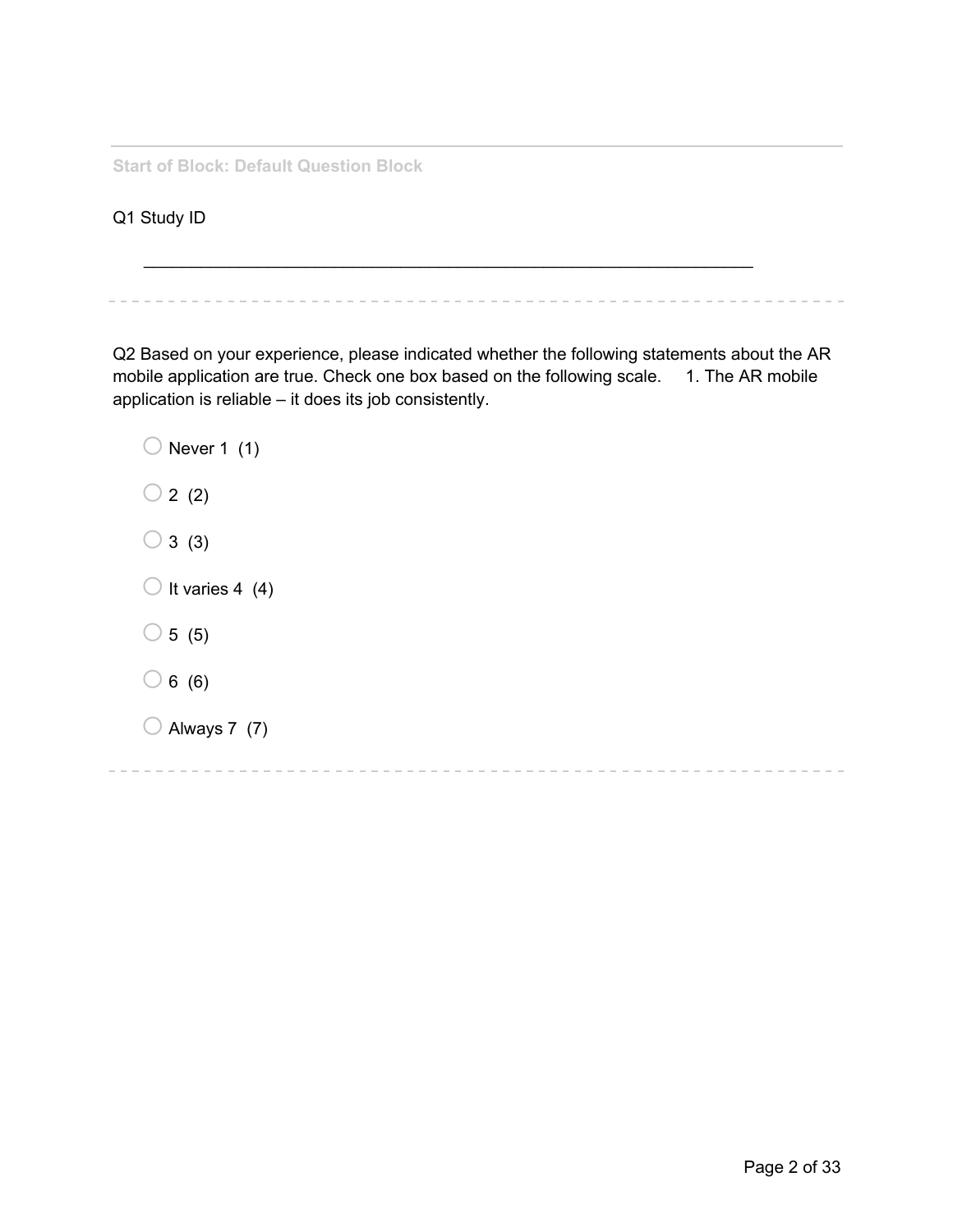Q3 2. The AR mobile application will improve my productivity.

 $\bigcirc$  Never 1 (1)  $\bigcirc$  2 (2)  $\bigcirc$  3 (3)  $\bigcirc$  It varies 4 (4)  $\bigcirc$  5 (5)  $\bigcirc$  6 (6)  $\bigcirc$  Always 7 (7)

Q4 3. The AR mobile application will have a negative impact on patient care.

 $\bigcirc$  Never 1 (1)  $\bigcirc$  2 (2)  $\bigcirc$  3 (3)  $\bigcirc$  It varies 4 (4)  $\bigcirc$  5 (5)  $\bigcirc$  6 (6)  $\bigcirc$  Always 7 (7)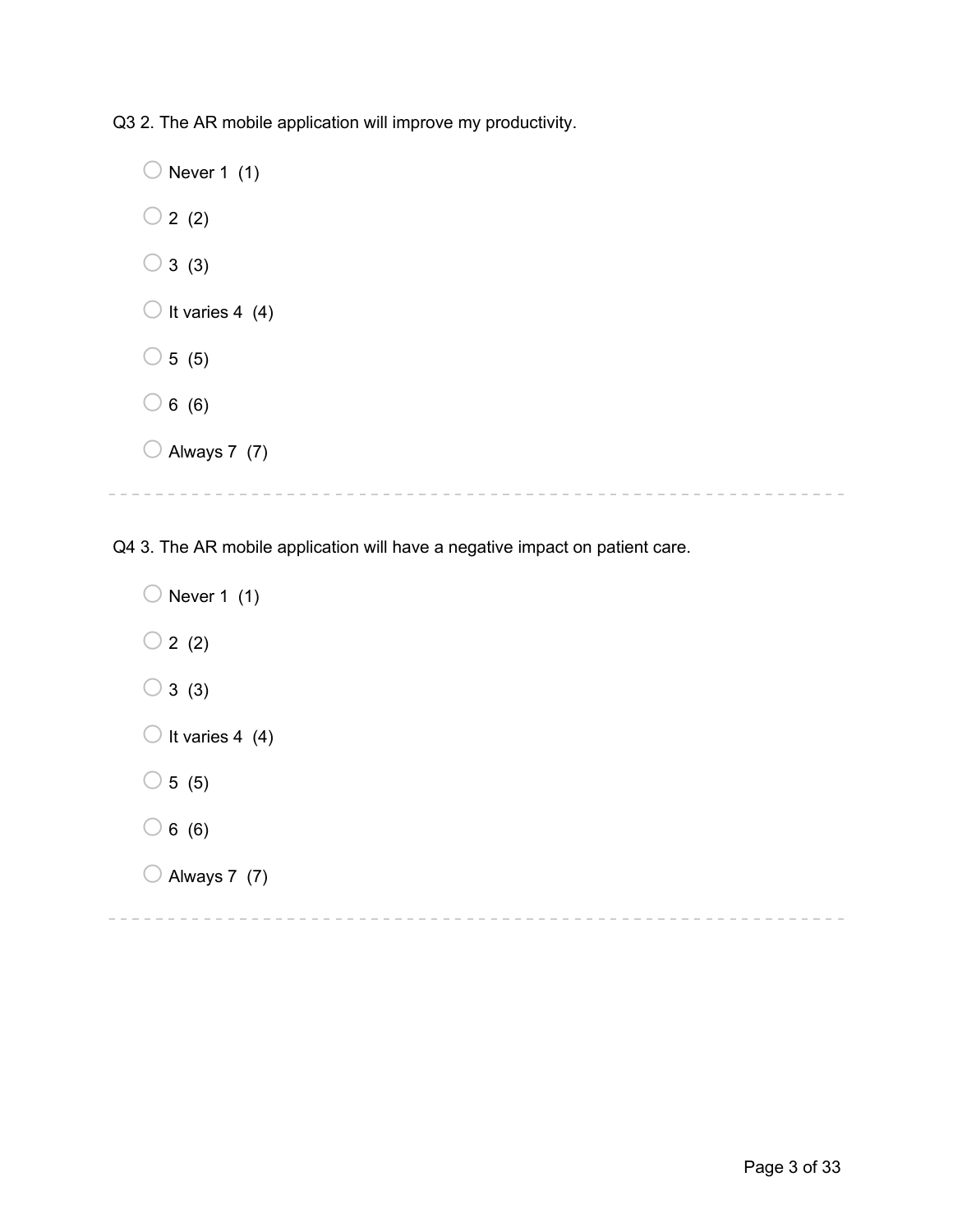Q5 4. The AR mobile application will reduce patient care errors

 $\bigcirc$  Never 1 (1)  $\bigcirc$  2 (2)  $\bigcirc$  3 (3)  $\bigcirc$  It varies 4 (4)  $\bigcirc$  5 (5)  $\bigcirc$  6 (6)  $\bigcirc$  Always 7 (7)

Q6 5. The AR mobile application is easy to use

 $\bigcirc$  Never 1 (1)  $\bigcirc$  2 (2)  $\bigcirc$  3 (3)  $\bigcirc$  It varies 4 (4)  $\circ$  5 (5)  $\bigcirc$  6 (6)  $\bigcirc$  Always 7 (7)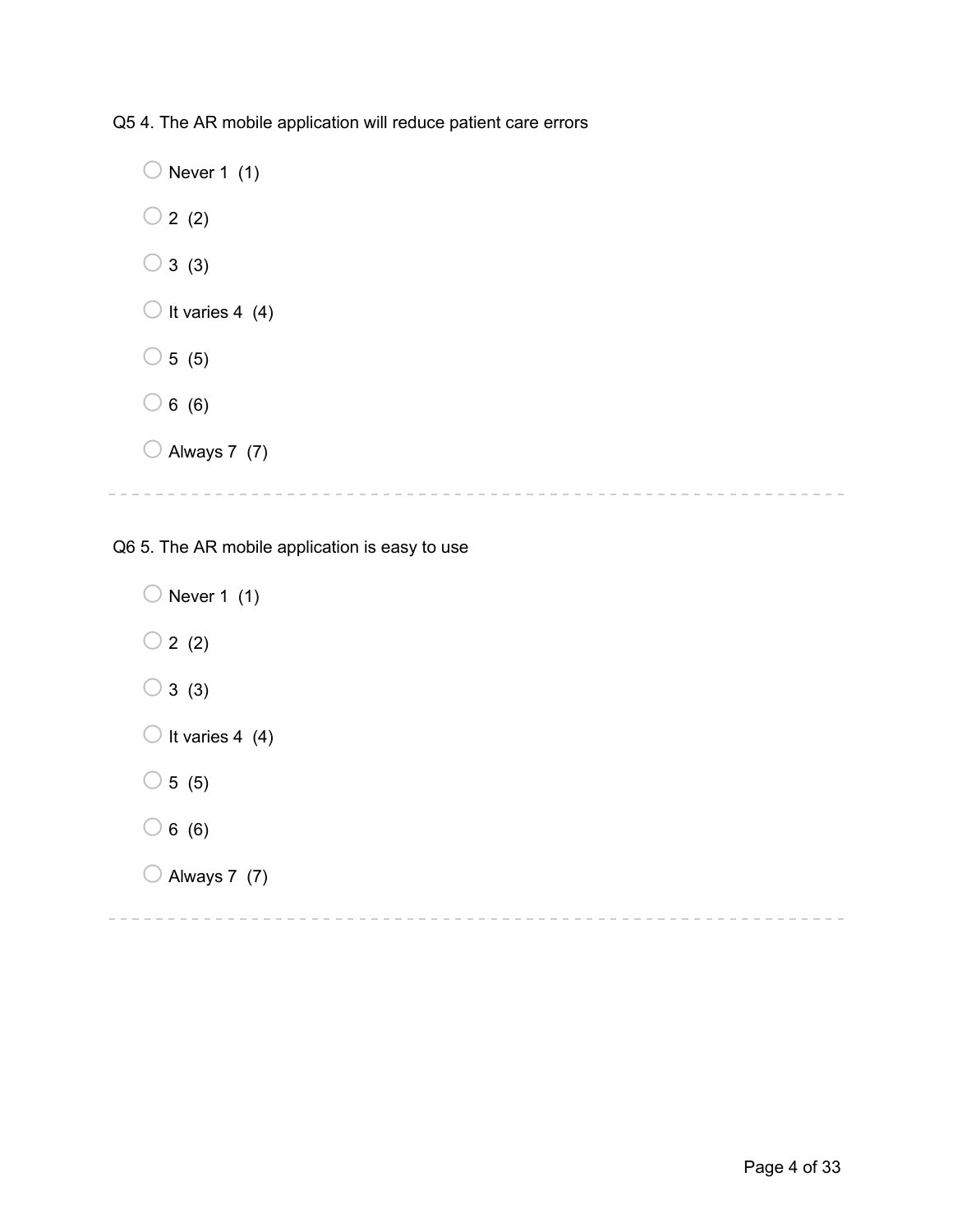Q7 6. Compared to routine code cart education, the AR mobile application slows me down

 $\bigcirc$  Never 1 (1)  $\bigcirc$  2 (2)  $\bigcirc$  3 (3)  $\bigcirc$  It varies 4 (4)  $\bigcirc$  5 (5)  $\bigcirc$  6 (6)  $\bigcirc$  Always 7 (7)

Q8 7. The AR mobile application gives me the information I need to find supplies during a pediatric resuscitation.

 $\bigcirc$  Never 1 (1)  $\bigcirc$  2 (2)  $\bigcirc$  3 (3)  $\bigcirc$  It varies 4 (4)  $\bigcirc$  5 (5)  $\bigcirc$  6 (6)  $\bigcirc$  Always 7 (7)

\_\_\_\_\_\_\_\_\_\_\_\_\_\_\_\_\_\_\_\_\_\_\_\_\_\_\_\_ . . . . . . . . . . . . . . . . . . .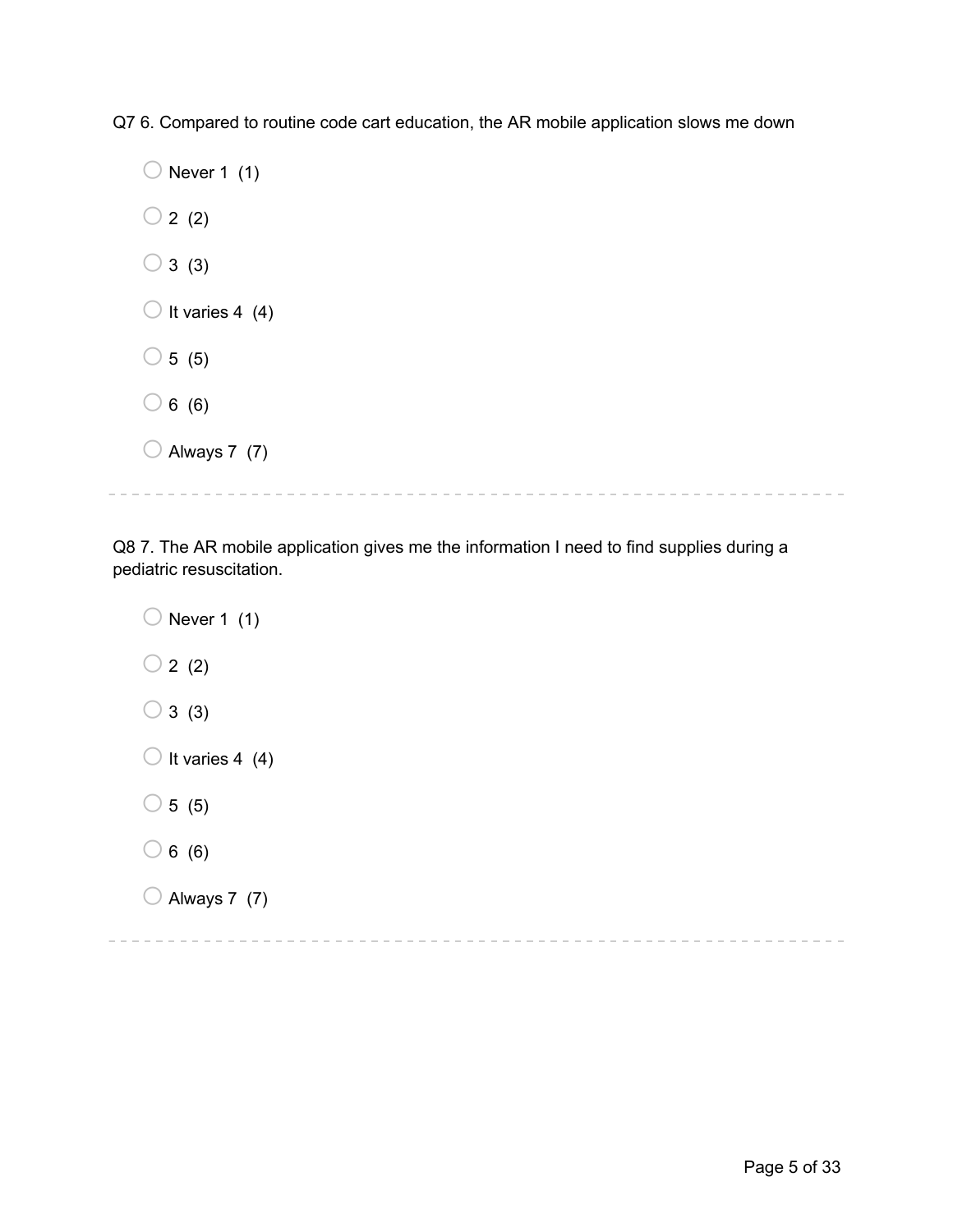Q9 8. I feel that I had adequate training on the AR mobile application.

 $\bigcirc$  Never 1 (1)  $\bigcirc$  2 (2)  $\bigcirc$  3 (3)  $\bigcirc$  It varies 4 (4)  $\bigcirc$  5 (5)  $\bigcirc$  6 (6)  $\bigcirc$  Always 7 (7)

Q10 9. The AR mobile application will improve quality of patient care.

 $\bigcirc$  Never 1 (1)  $\bigcirc$  2 (2)  $\bigcirc$  3 (3)  $\bigcirc$  It varies 4 (4)  $\bigcirc$  5 (5)  $\bigcirc$  6 (6)  $\bigcirc$  Always 7 (7)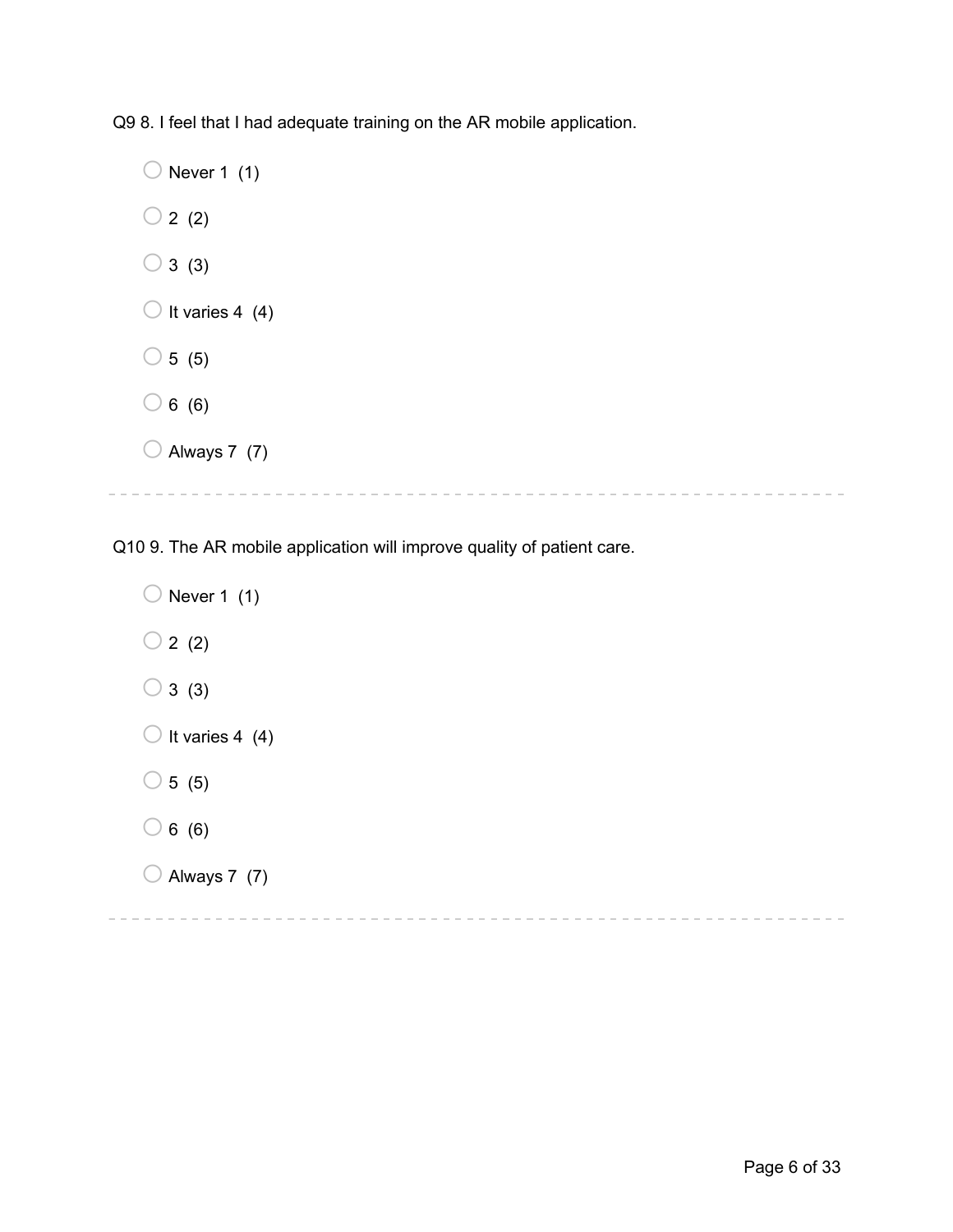Q11 10. System response time on the AR mobile application is slow.

 $\bigcirc$  Never 1 (1)  $\bigcirc$  2 (2)  $\bigcirc$  3 (3)  $\bigcirc$  It varies 4 (4)  $\bigcirc$  5 (5)  $\bigcirc$  6 (6)  $\bigcirc$  Always 7 (7) 

Q12 11. When I have a problem with the AR mobile application, I can just ask someone for help.

 $\bigcirc$  Never 1 (1)  $\bigcirc$  2 (2)  $\bigcirc$  3 (3)  $\bigcirc$  It varies 4 (4)  $\bigcirc$  5 (5)  $\bigcirc$  6 (6)  $\bigcirc$  Always 7 (7)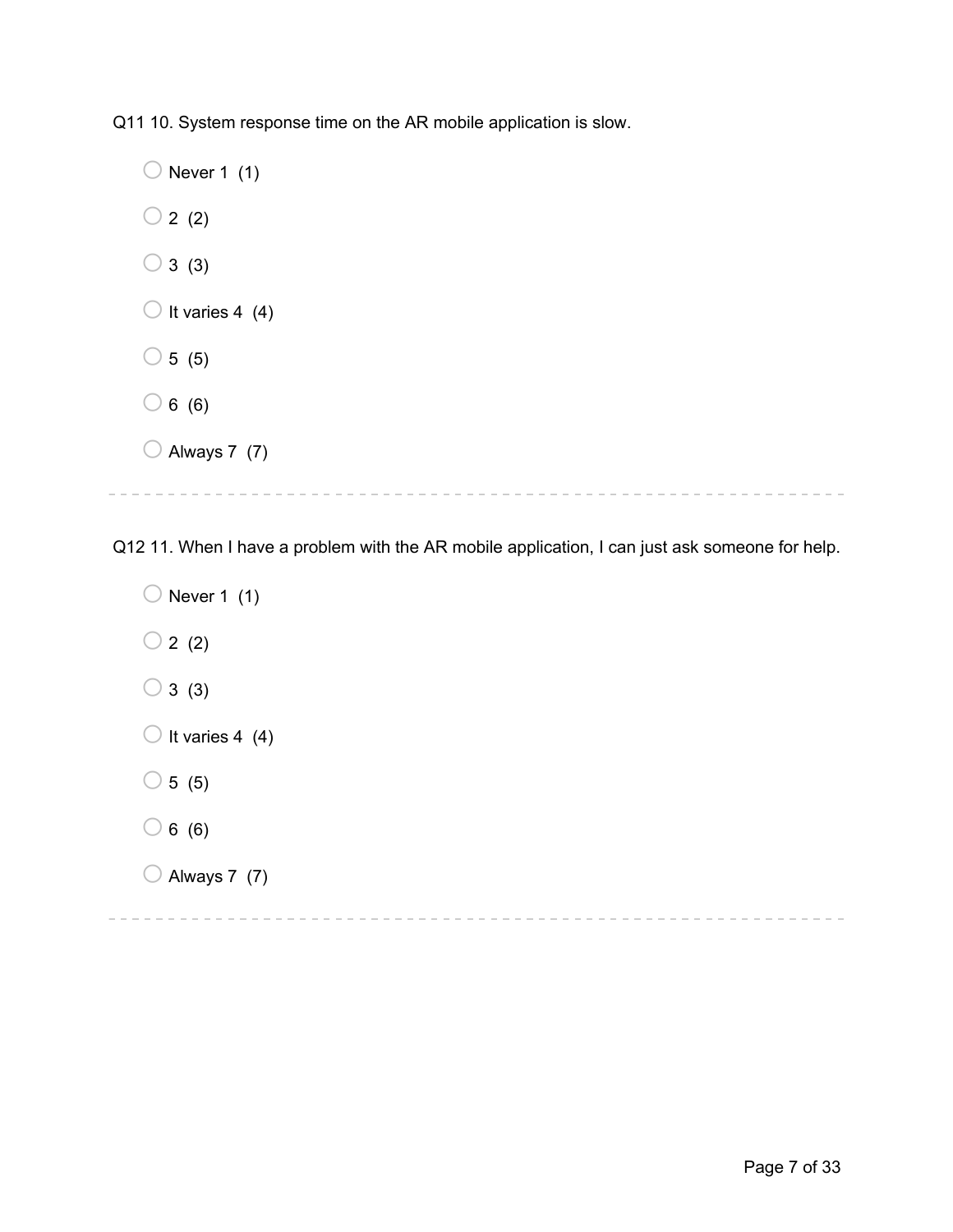Q13 12. I feel that I can benefit from refresher courses on the weight-based pediatric code cart.

 $\bigcirc$  Never 1 (1)  $\bigcirc$  2 (2)  $\bigcirc$  3 (3)  $\bigcirc$  It varies 4 (4)  $\circ$  5 (5)  $\bigcirc$  6 (6)  $\bigcirc$  Always 7 (7)

Q14 13. When I need help on the AR mobile application, I can find it.

 $\bigcirc$  Never 1 (1)  $\bigcirc$  2 (2)  $\bigcirc$  3 (3)  $\bigcirc$  It varies 4 (4)  $\bigcirc$  5 (5)  $\bigcirc$  6 (6)  $\bigcirc$  Always 7 (7)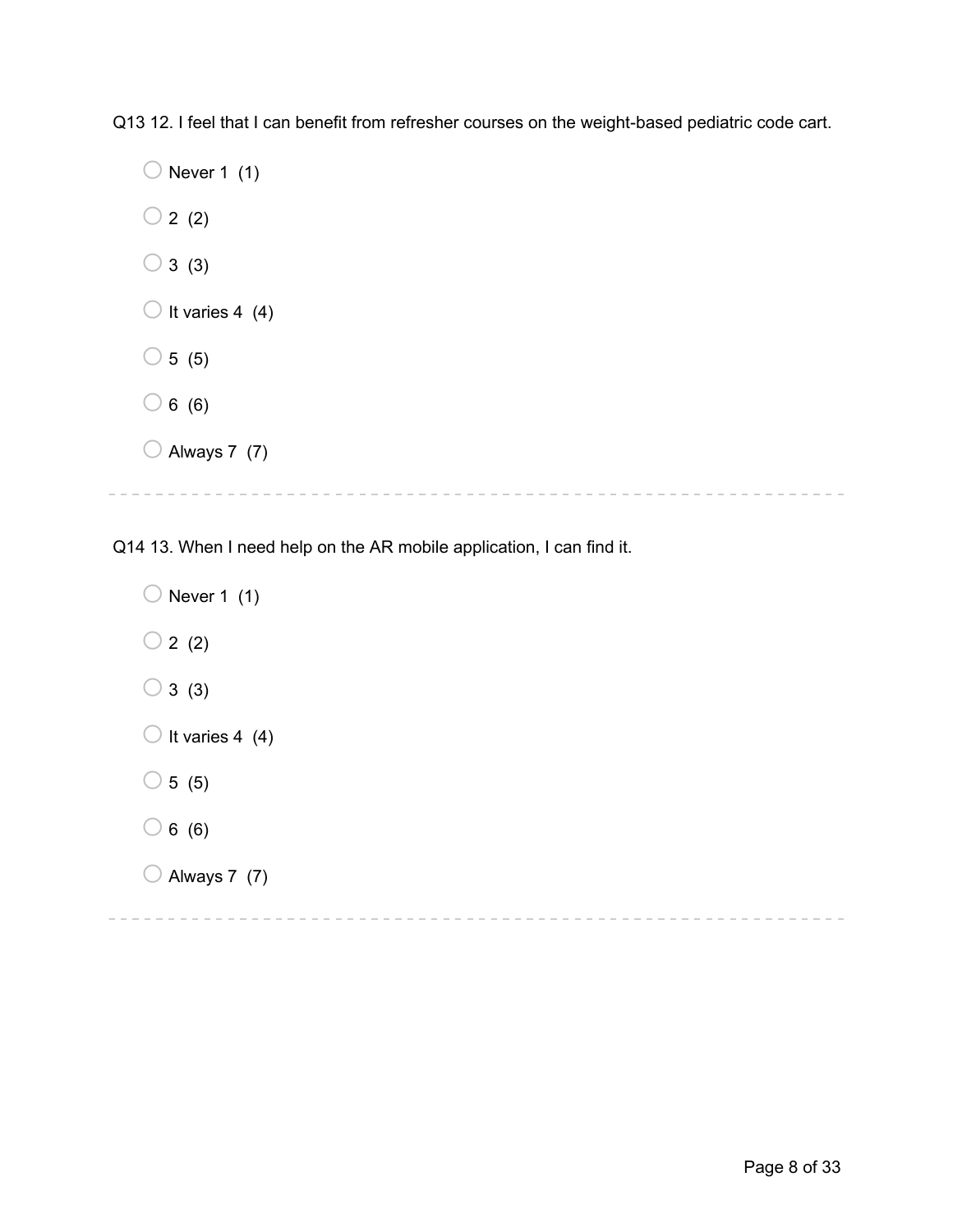Q15 14. Overall, the AR mobile application improves the safety of care I provide.

 $\bigcirc$  Never 1 (1)  $\bigcirc$  2 (2)  $\bigcirc$  3 (3)  $\bigcirc$  It varies 4 (4)  $\circ$  5 (5)  $\bigcirc$  6 (6)  $\bigcirc$  Always 7 (7)

Q16 15. Overall, the AR mobile application saves me time.

 $\bigcirc$  Never 1 (1)  $\bigcirc$  2 (2)  $\bigcirc$  3 (3)  $\bigcirc$  It varies 4 (4)  $\bigcirc$  5 (5)  $\bigcirc$  6 (6)  $\bigcirc$  Always 7 (7)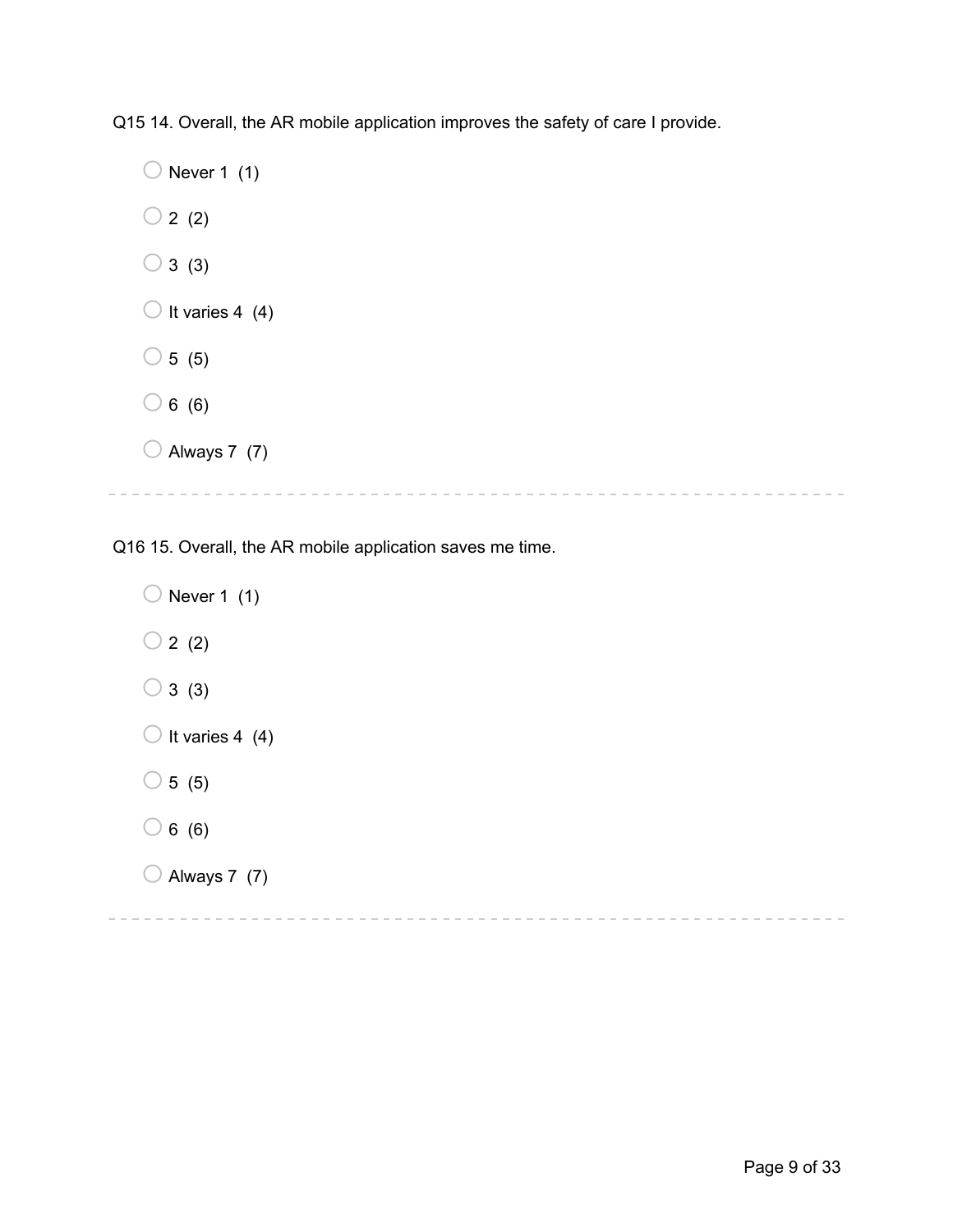Q17 16. Overall, I am satisfied with the AR mobile application.

 $\bigcirc$  Never 1 (1)  $\bigcirc$  2 (2)  $\bigcirc$  3 (3)  $\bigcirc$  It varies 4 (4)  $\bigcirc$  5 (5)  $\bigcirc$  6 (6)  $\bigcirc$  Always 7 (7) Page Break —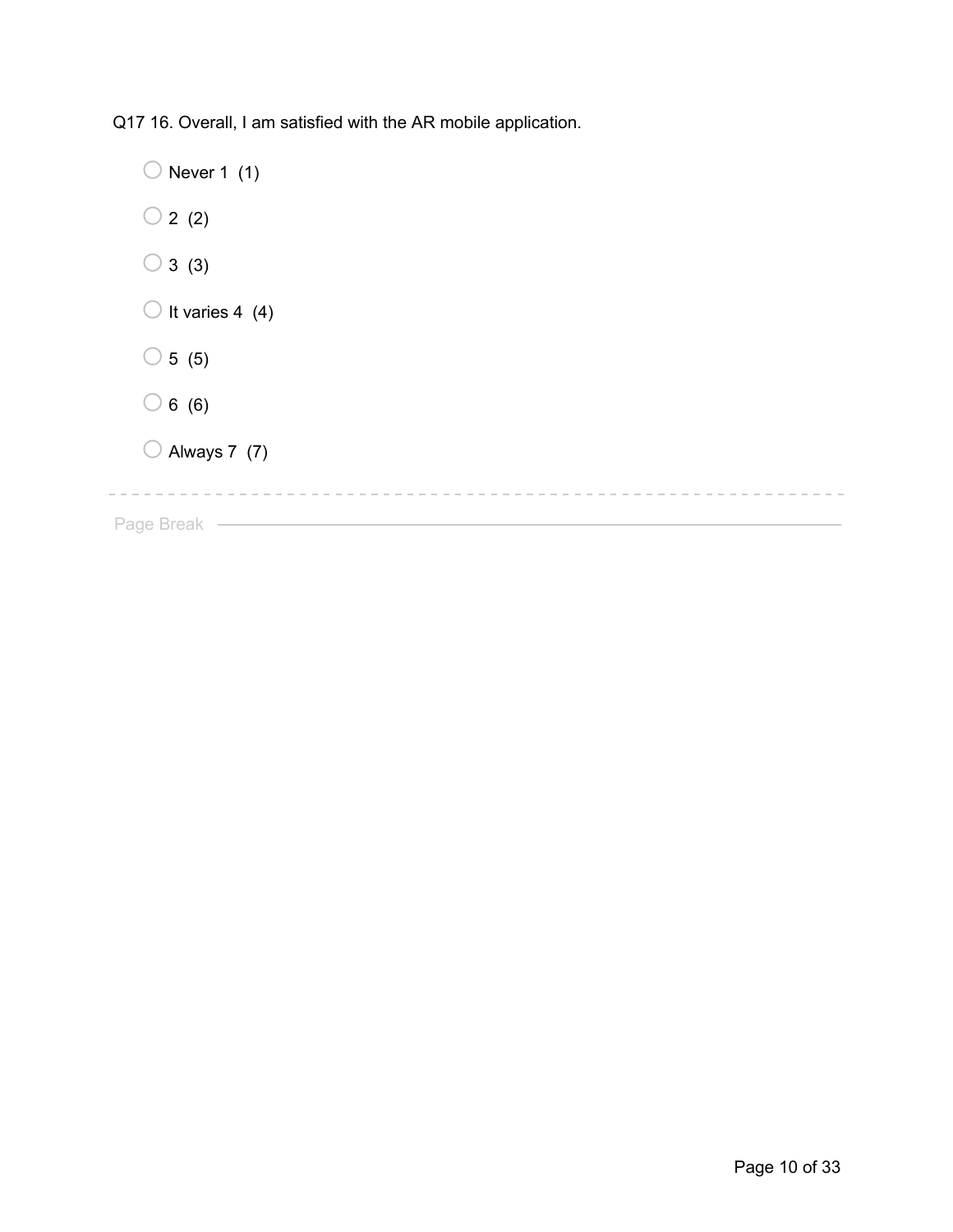Q18 The following questions ask you about specific features in the AR mobile application. Please put a check next to the features you use and indicate whether you find them useful by checking a number on the scale.

17. Instructions and tutorial video

```
\bigcirc Not at all useful 1 (1)
\bigcirc 2 (2)
\bigcirc 3 (3)
\bigcirc It varies 4 (4)
\bigcirc 5 (5)
\bigcirc 6 (6)
\bigcirc Extremely Useful 7 (7)
```
## Q19 18. Free play interface

```
\bigcirc Not at all useful 1 (1)
\bigcirc 2 (2)
\bigcirc 3 (3)
\bigcirc It varies 4 (4)
\bigcirc 5 (5)
\bigcirc 6 (6)
\bigcirc Extremely Useful 7 (7)
```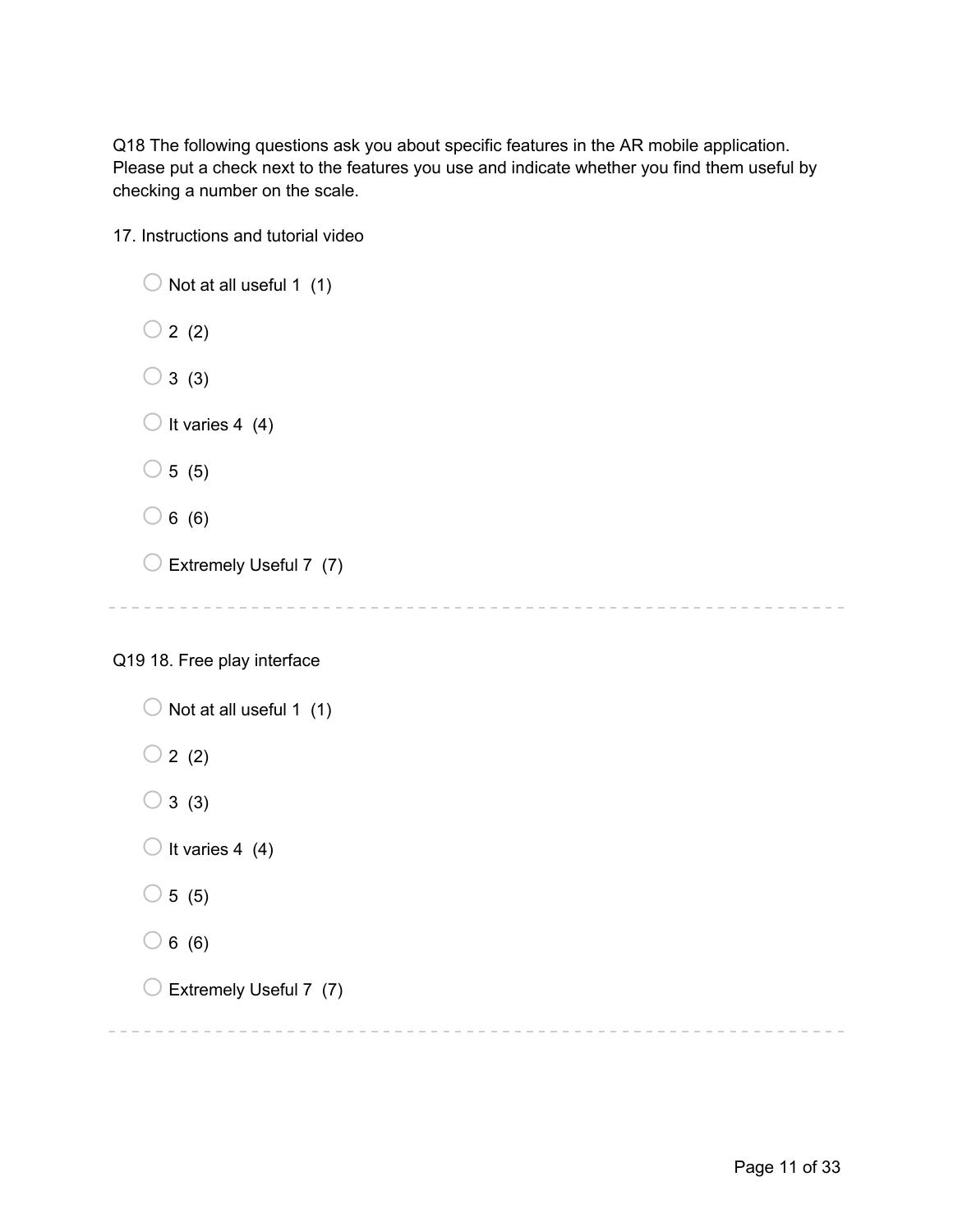Q20 19. Timed search interface

 $\bigcirc$  Not at all useful 1 (1)  $\bigcirc$  2 (2)  $\bigcirc$  3 (3)  $\bigcirc$  It varies 4 (4)  $\bigcirc$  5 (5)  $\bigcirc$  6 (6)  $\bigcirc$  Extremely Useful 7 (7) Q21 20. Scenario interface  $\bigcirc$  Not at all useful 1 (1)  $\bigcirc$  2 (2)  $\bigcirc$  3 (3)  $\bigcirc$  It varies 4 (4)

 $\circ$  5 (5)

- $\bigcirc$  6 (6)
- $\bigcirc$  Extremely Useful 7 (7)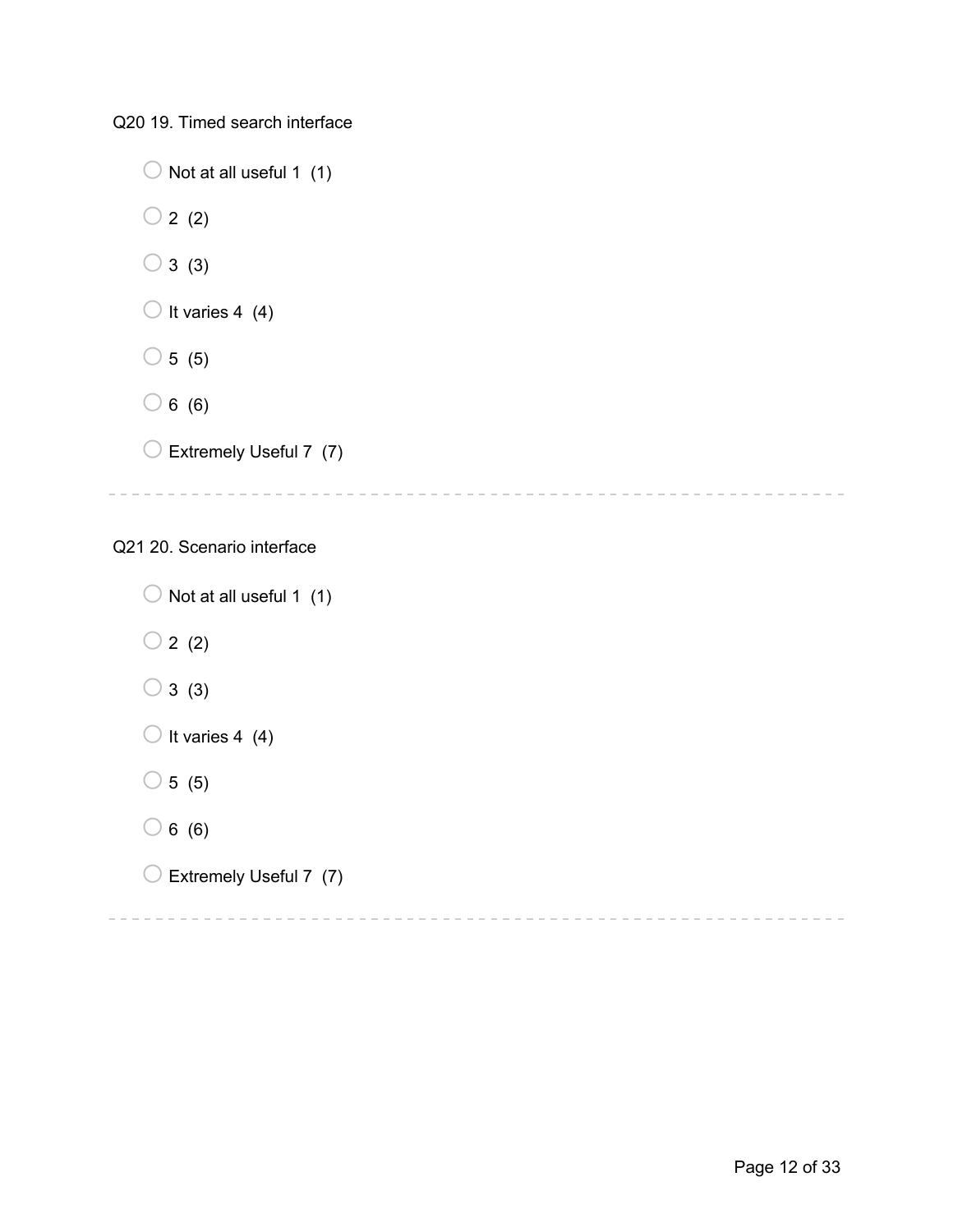Q22 21. Clinical pearls

 $\bigcirc$  Not at all useful 1 (1)  $\bigcirc$  2 (2)  $\bigcirc$  3 (3)  $\bigcirc$  It varies 4 (4)  $\bigcirc$  5 (5)  $\bigcirc$  6 (6)  $\bigcirc$  Extremely Useful 7 (7) 

Q23 22. "Gamification" of code cart training

 $\bigcirc$  Not at all useful 1 (1)  $\bigcirc$  2 (2)  $\bigcirc$  3 (3)  $\bigcirc$  It varies 4 (4)  $\circ$  5 (5)  $\bigcirc$  6 (6)  $\bigcirc$  Extremely Useful 7 (7)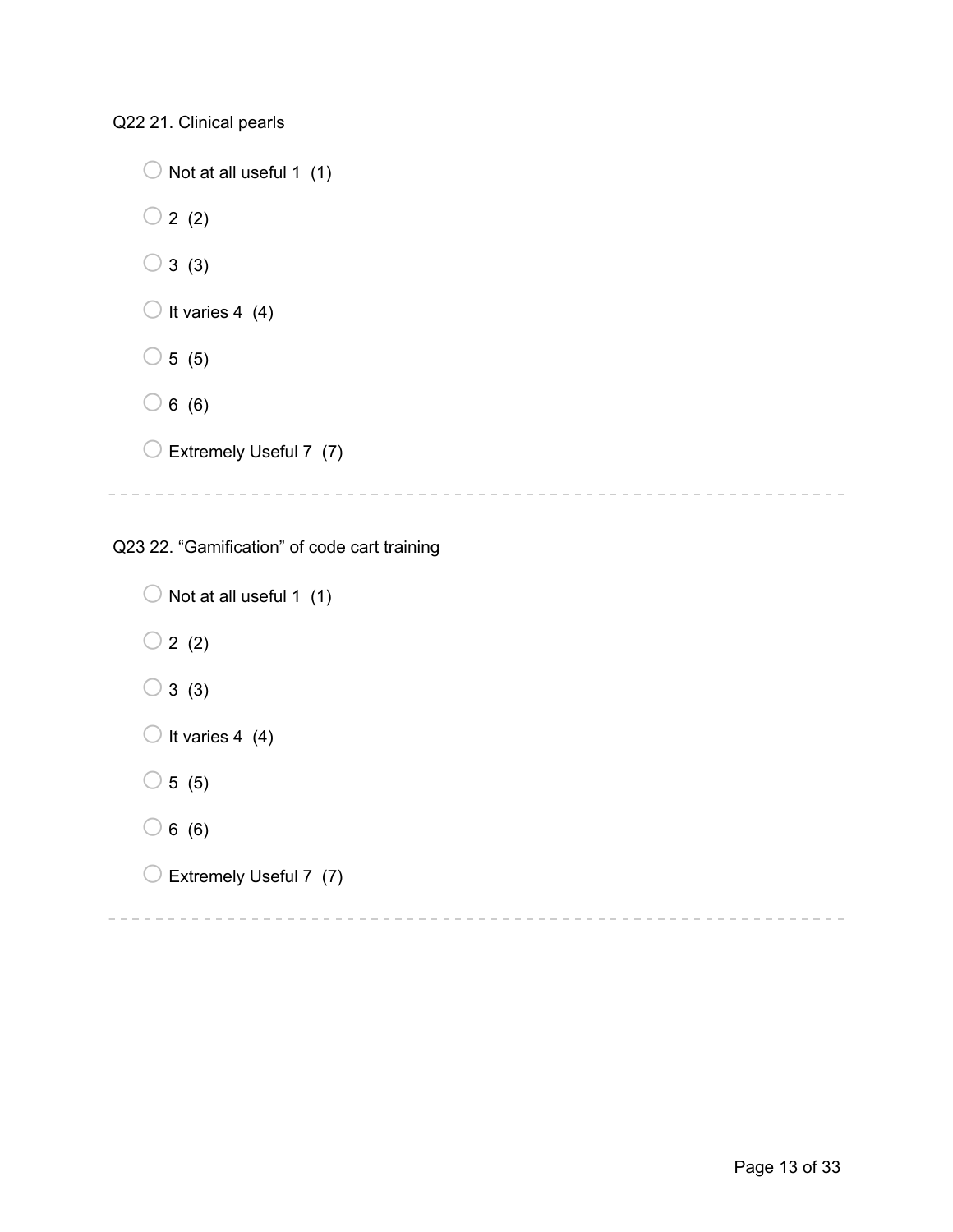Q24 23. Leader boards

| Not at all useful 1 (1)    |
|----------------------------|
| $\bigcirc$ 2 (2)           |
| $\bigcirc$ 3 (3)           |
| $\bigcirc$ It varies 4 (4) |
| $\bigcirc$ 5 (5)           |
| $\bigcirc$ 6 (6)           |
| Extremely Useful 7 (7)     |
|                            |
| Page Break                 |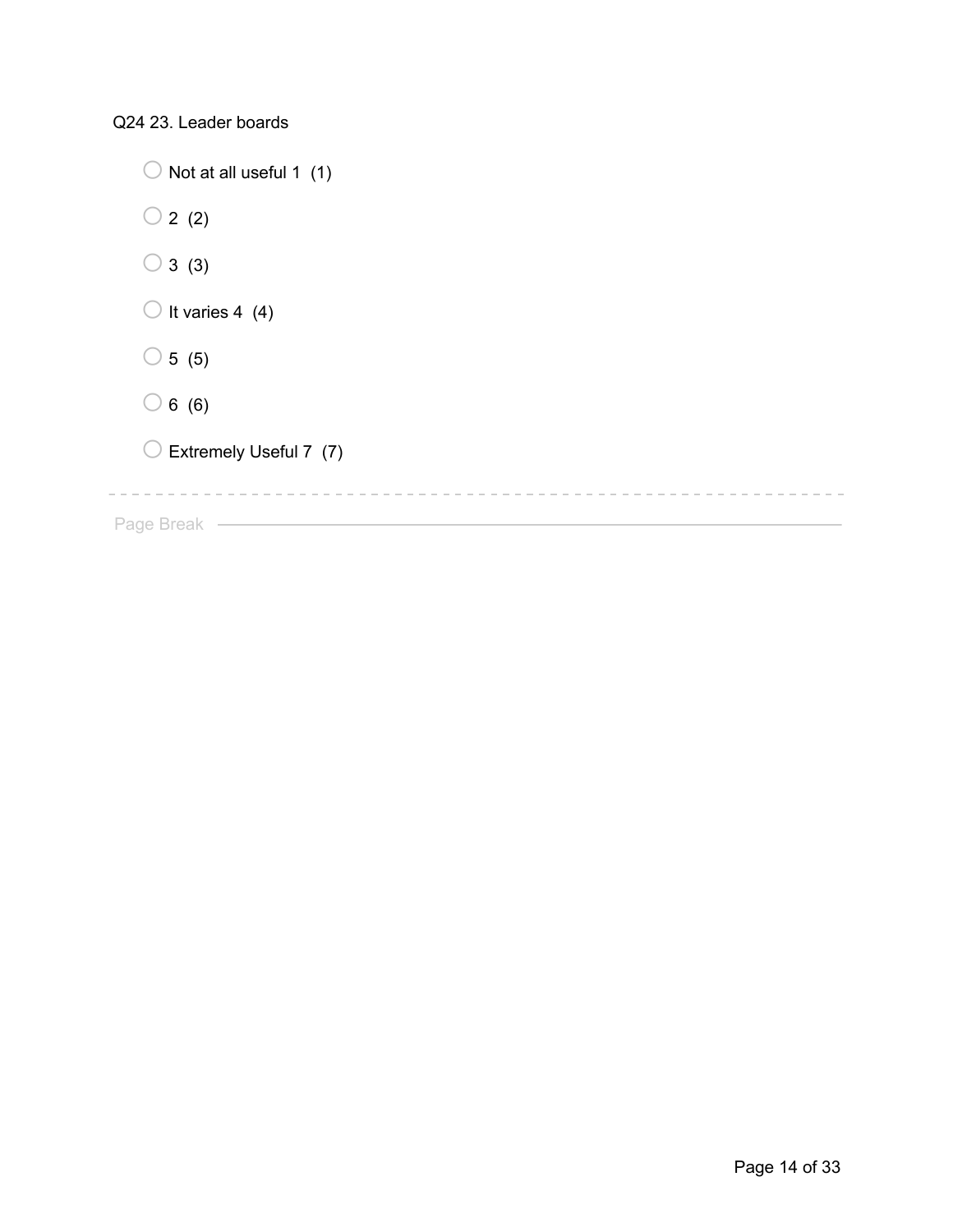Q25 24. Please check the box that best reflects your acceptance of the AR mobile application.

 $\bigcirc$  Dislike very much and don't want to use 1 (1)

 $\bigcirc$  2 (2)

- $\bigcirc$  3 (3)
- $\bigcirc$  Neutral 4 (4)
- $\bigcirc$  5 (5)
- $\bigcirc$  6 (6)

 $\bigcirc$  Like very much and eager to use 7 (7)

Q26 25. What are your overall reactions to the AR mobile application?

 $\bigcirc$  Difficult 1 (1)  $\bigcirc$  2 (2)  $\bigcirc$  3 (3)  $\bigcirc$  4 (4)

- $\circ$  5 (5)
- $\bigcirc$  6 (6)
- $\bigcirc$  Easy 7 (7)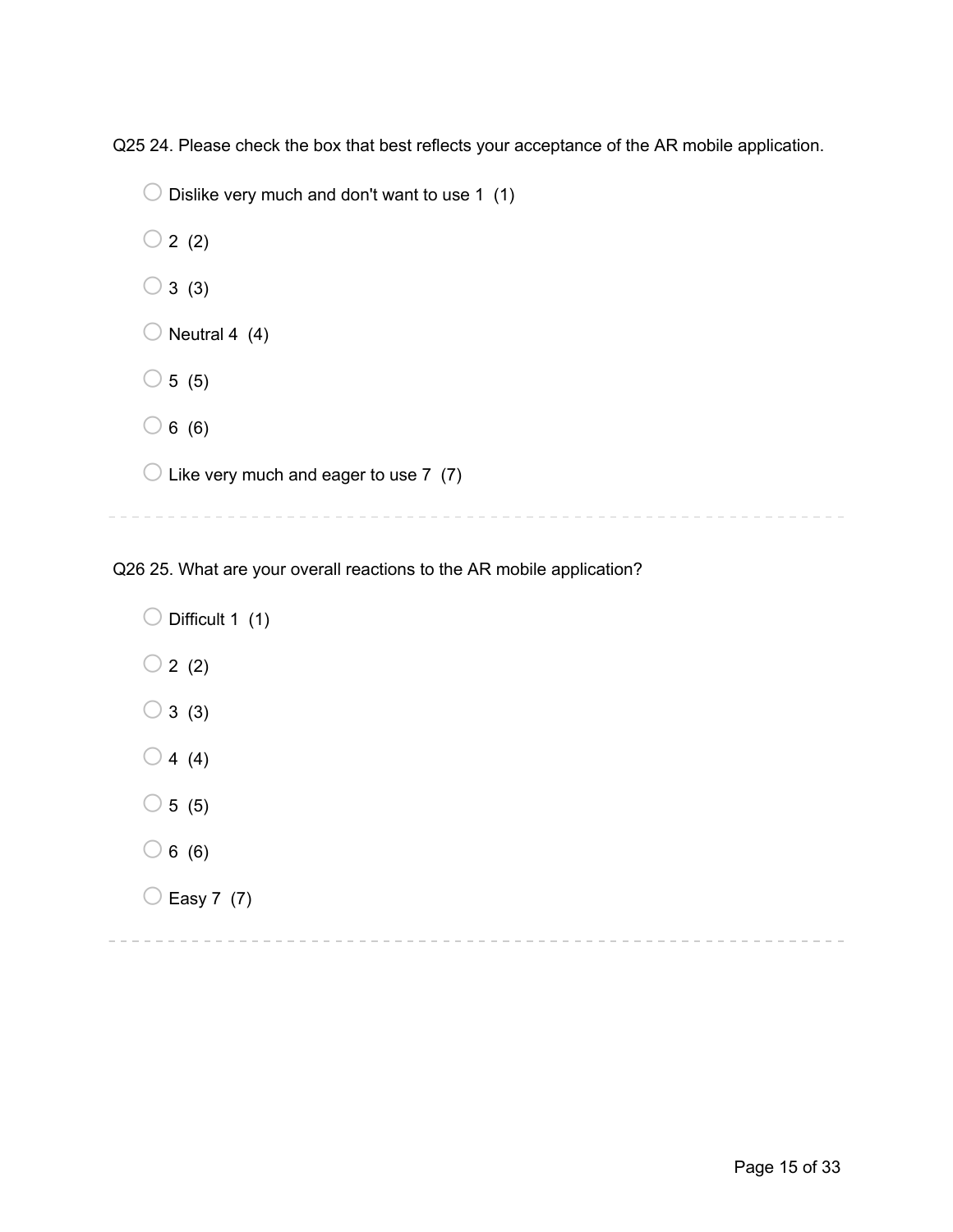Q27 26. What are your overall reactions to the AR mobile application?

 $\bigcirc$  Frustrating 1 (1)  $\bigcirc$  2 (2)  $\bigcirc$  3 (3)  $\bigcirc$  4 (4)  $\bigcirc$  5 (5)  $\bigcirc$  6 (6)  $\bigcirc$  Satisfying 7 (7)

Q28 27. The AR mobile application functions as I expect

```
\bigcirc Strongly Disagree 1 (1)
  \bigcirc 2 (2)
  \bigcirc 3 (3)
  \bigcirc Neutral 4 (4)
  \circ 5 (5)
  \bigcirc 6 (6)
  \bigcirc Strongly Agree 7 (7)
                   Page Break —
```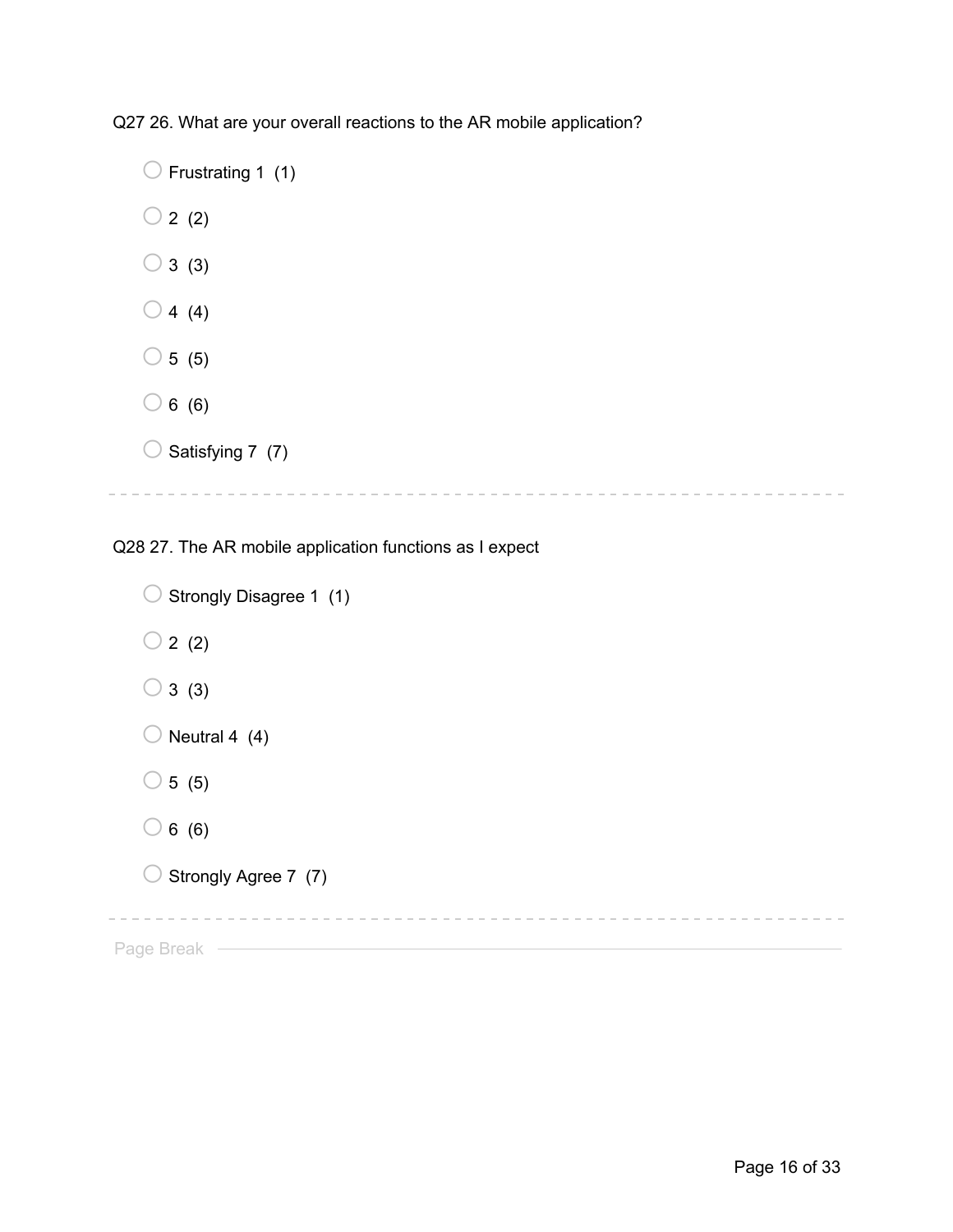Q29 Based on your experience, please indicated whether you agree with the following statements about the AR mobile application. Check one box based on the following scale. 28. I think that I would like to use this application frequently.

| Stongly Disagree 1 (1)        |
|-------------------------------|
| 2(2)                          |
| 3(3)                          |
| Neutral 4 (4)                 |
| Dislike a little (5)          |
| Dislike a moderate amount (6) |
| Strongly Agree 7 (7)          |
|                               |

Q30 29. I found the application unnecessarily complex.

```
\bigcirc Stongly Disagree 1 (1)
\bigcirc 2 (2)
\bigcirc 3 (3)
\bigcirc Neutral 4 (4)
\bigcirc 5 (5)
\bigcirc 6 (6)
\bigcirc Strongly Agree 7 (7)
```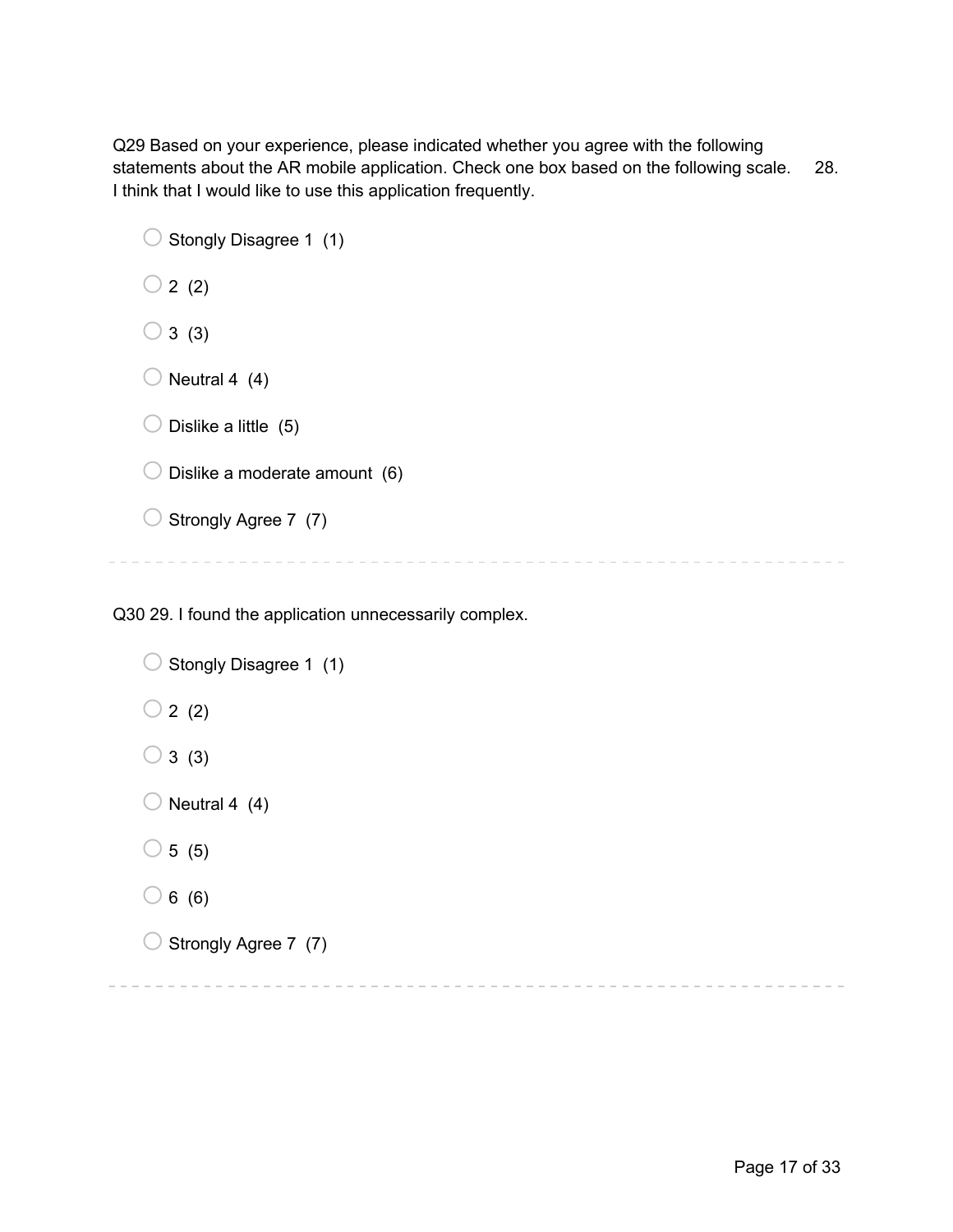Q31 30. I thought the application was easy to use.

| Stongly Disagree 1 (1) |  |
|------------------------|--|
| $\bigcirc$ 2 (2)       |  |
| $\bigcirc$ 3 (3)       |  |
| Neutral 4 (4)          |  |
| $\bigcirc$ 5 (5)       |  |
| $\bigcirc$ 6 (6)       |  |
| Strongly Agree 7 (7)   |  |
|                        |  |

Q32 31. I think that I would need to support of a technical person to be able to use this application.

 $\bigcirc$  Stongly Disagree 1 (1)  $\bigcirc$  2 (2)  $\bigcirc$  3 (3)  $\bigcirc$  Neutral 4 (4)  $\bigcirc$  5 (5)  $\bigcirc$  6 (6)  $\bigcirc$  Strongly Agree 7 (7)

 $\equiv \equiv \equiv 1$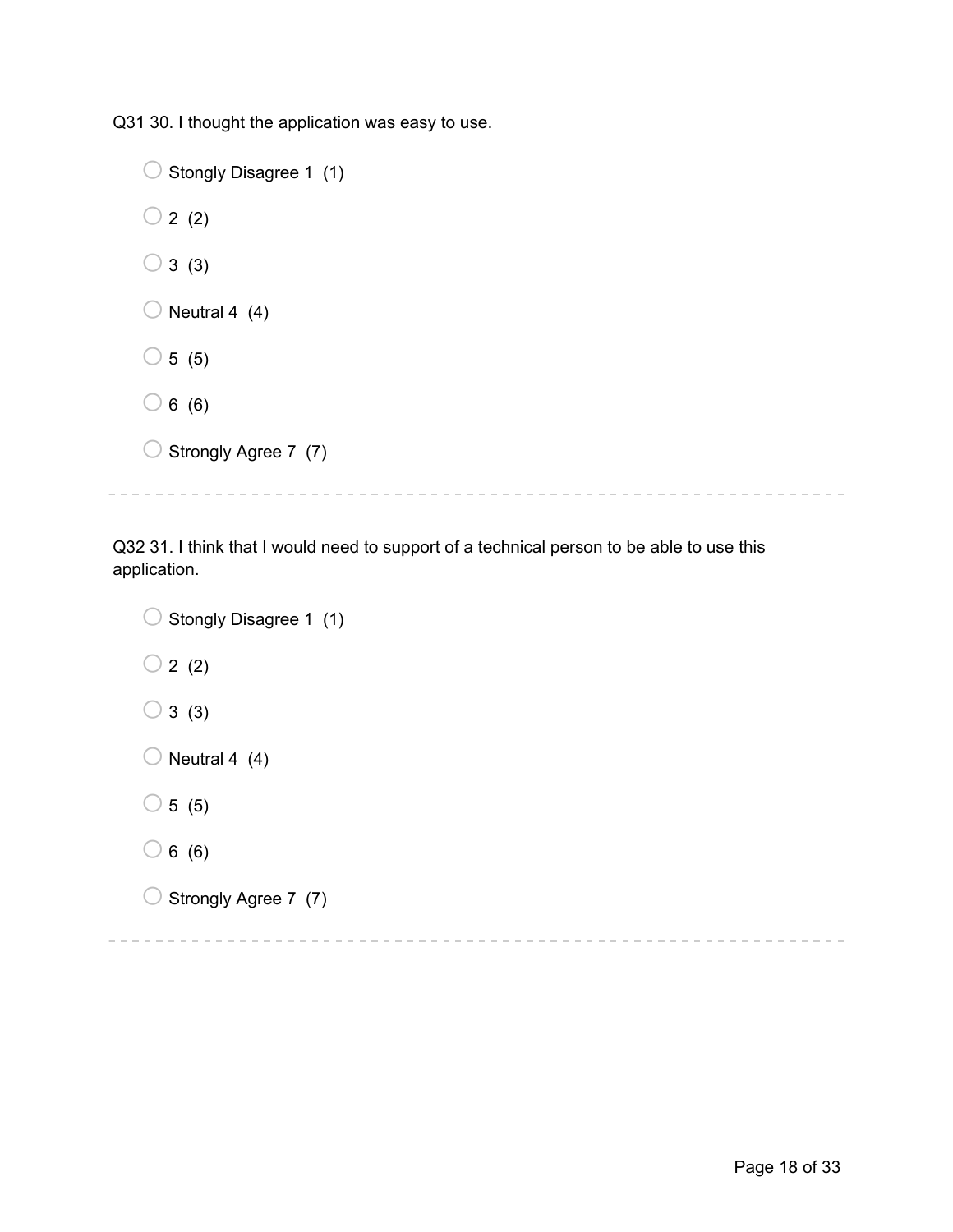Q33 32. I found the various functions in this application were well integrated.

```
\bigcirc Stongly Disagree 1 (1)
\bigcirc 2 (2)
\bigcirc 3 (3)
\bigcirc Neutral 4 (4)
\bigcirc 5 (5)
\bigcirc 6 (6)
\bigcirc Strongly Agree 7 (7)
```
Q34 33. I thought there was too much inconsistency in this application.

```
\bigcirc Stongly Disagree 1 (1)
\bigcirc 2 (2)
\bigcirc 3 (3)
\bigcirc Neutral 4 (4)
\bigcirc 5 (5)
\bigcirc 6 (6)
\bigcirc Strongly Agree 7 (7)
```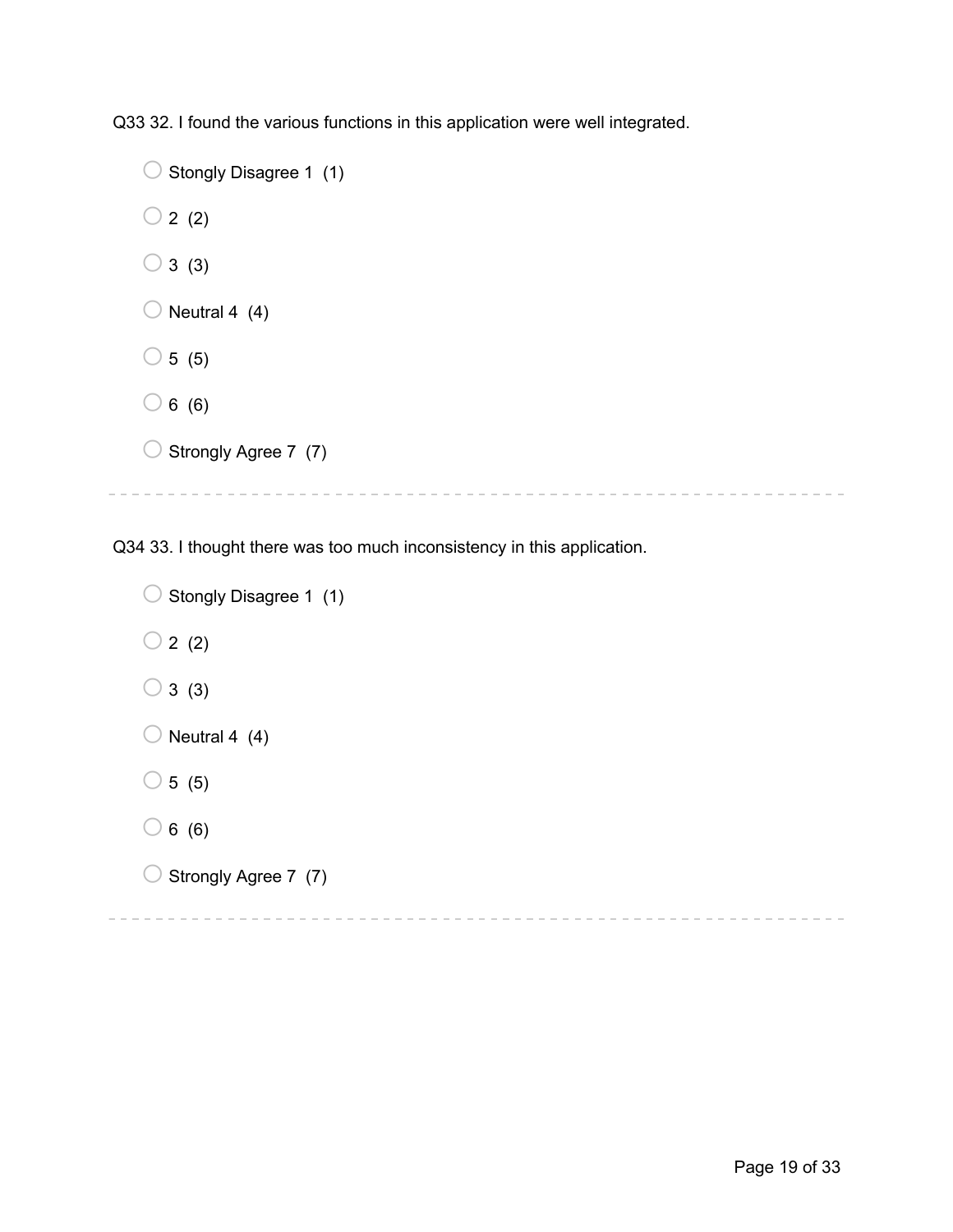Q35 34. I would imagine that most people would learn to use this application very quickly.

```
\bigcirc Stongly Disagree 1 (1)
\bigcirc 2 (2)
\bigcirc 3 (3)
\bigcirc Neutral 4 (4)
\bigcirc 5 (5)
\bigcirc 6 (6)
\bigcirc Strongly Agree 7 (7)
```
Q36 35. I found the application very cumbersome to use.

```
\bigcirc Stongly Disagree 1 (1)
\bigcirc 2 (2)
\bigcirc 3 (3)
\bigcirc Neutral 4 (4)
\circ 5 (5)
\bigcirc 6 (6)
\bigcirc Strongly Agree 7 (7)
```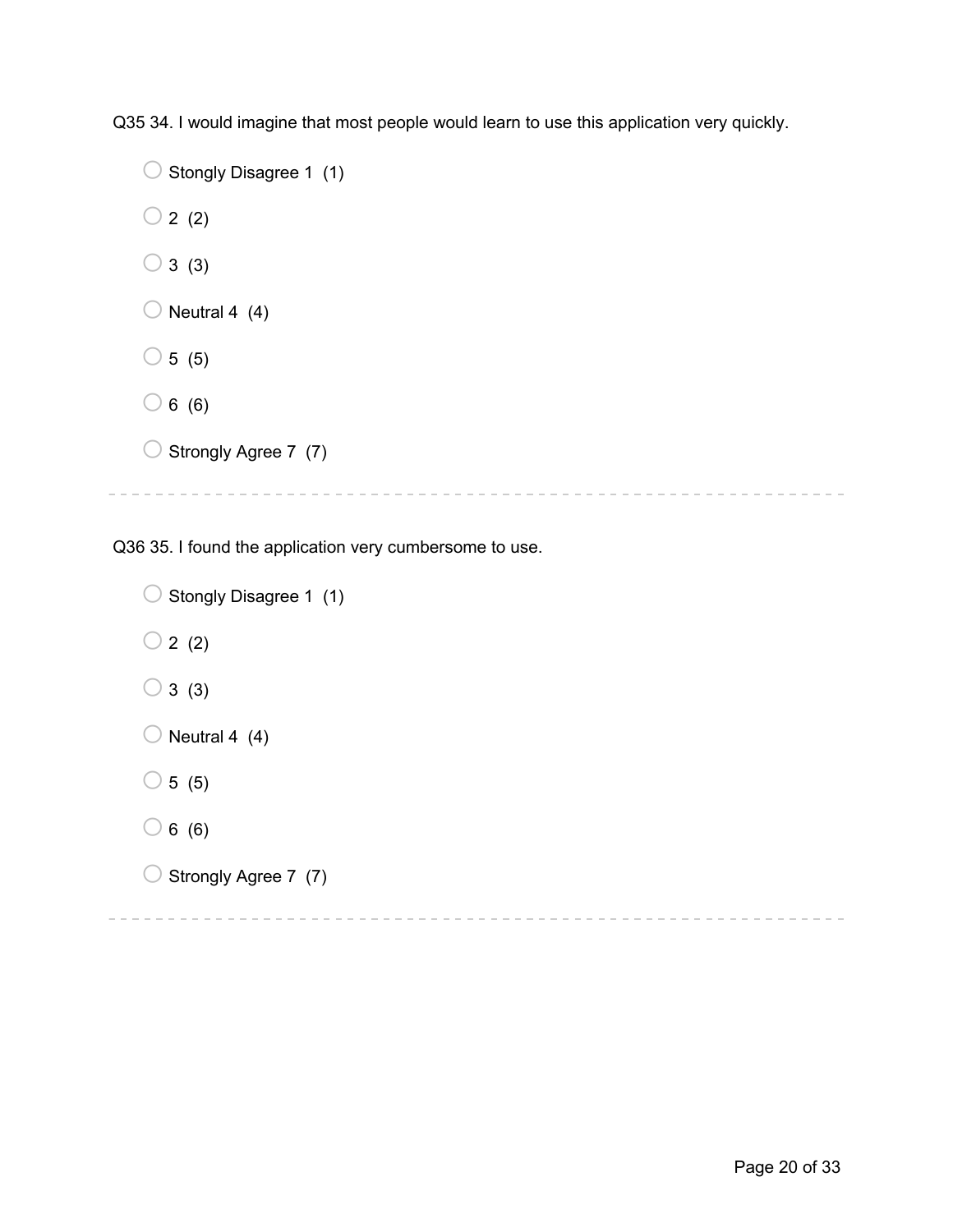Q37 36. I felt very confident using the application.

```
\bigcirc Stongly Disagree 1 (1)
\bigcirc 2 (2)
\bigcirc 3 (3)
\bigcirc Neutral 4 (4)
\bigcirc 5 (5)
\bigcirc 6 (6)
\bigcirc Strongly Agree 7 (7)
```
Q38 37. I needed to learn a lot of things before I could get going with this application.

```
\bigcirc Stongly Disagree 1 (1)
  \bigcirc 2 (2)
  \bigcirc 3 (3)
  \bigcirc Neutral 4 (4)
  \circ 5 (5)
  \bigcirc 6 (6)
  \bigcirc Strongly Agree 7 (7)
                    Page Break —
```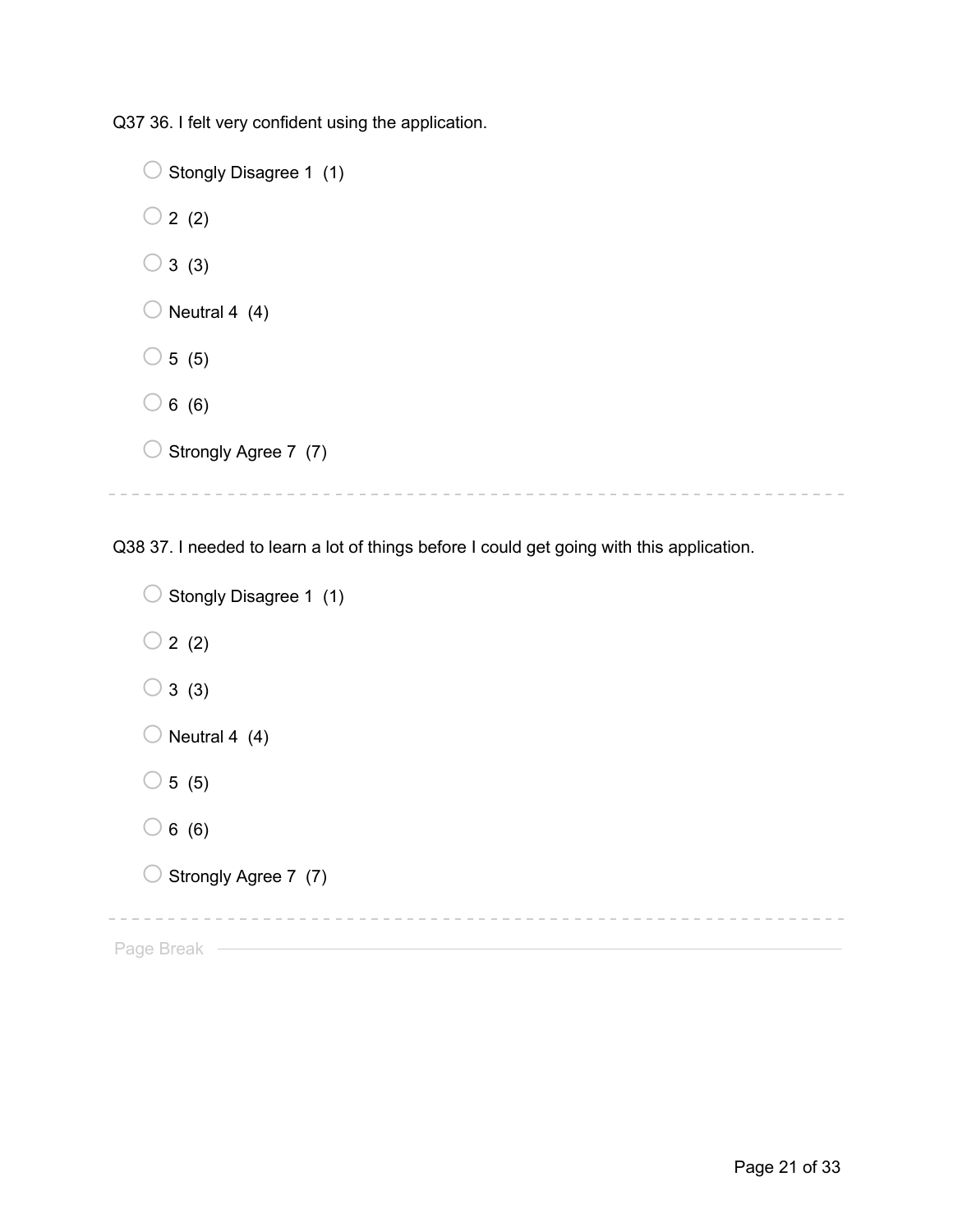Q39 This section asks about the AR mobile application. Please rate the following characteristics of the mobile application

38. Learning to operate the mobile application

| Difficult 1 (1)    |
|--------------------|
| 2(2)<br>$\bigcirc$ |
| 3(3)<br>$\bigcirc$ |
| 4(4)<br>$\bigcirc$ |
| 5(5)<br>$\bigcirc$ |
| 6(6)<br>$\bigcirc$ |
| $\bigcirc$ 7 (7)   |
| $\bigcirc$ 8 (8)   |
| 9(9)<br>C          |
| Easy 10 (10)<br>Ć  |
|                    |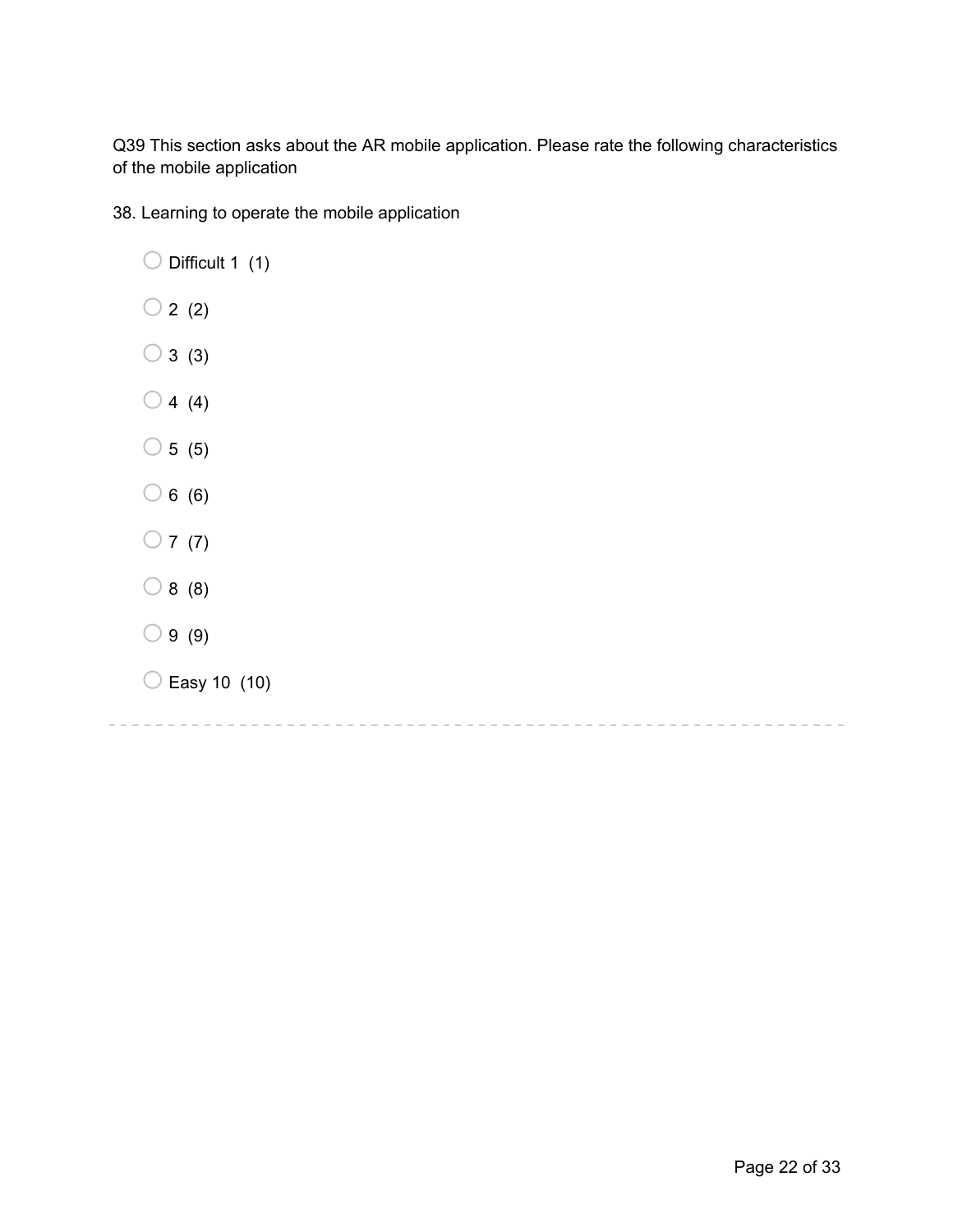Q40 39. Exploring new features by trial and error

 $\bigcirc$  Difficult 1 (1)

- $\bigcirc$  2 (2)
- $\bigcirc$  3 (3)
- $\bigcirc$  4 (4)
- $\bigcirc$  5 (5)
- $\bigcirc$  6 (6)
- $\bigcirc$  7 (7)
- $\bigcirc$  8 (8)
- $\bigcirc$  9 (9)
- $\bigcirc$  Easy 10 (10)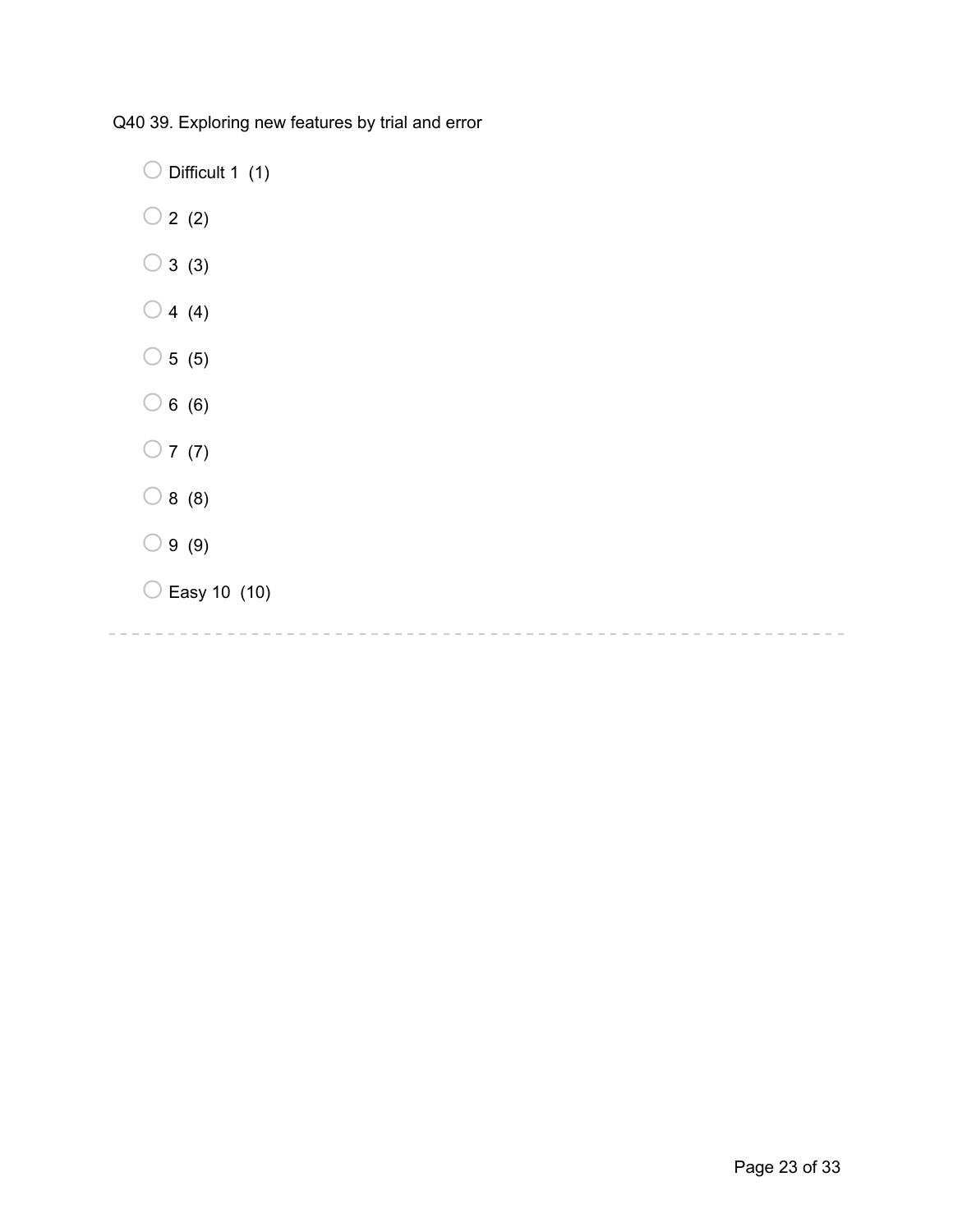Q41 40. Tasks can be performed in a straightforward manner

 $\bigcirc$  Difficult 1 (1)

- $\bigcirc$  2 (2)
- $\bigcirc$  3 (3)
- $\bigcirc$  4 (4)
- $\bigcirc$  5 (5)
- $\bigcirc$  6 (6)
- $\bigcirc$  7 (7)
- $\bigcirc$  8 (8)
- $\bigcirc$  9 (9)
- $\bigcirc$  Easy 10 (10)

-----------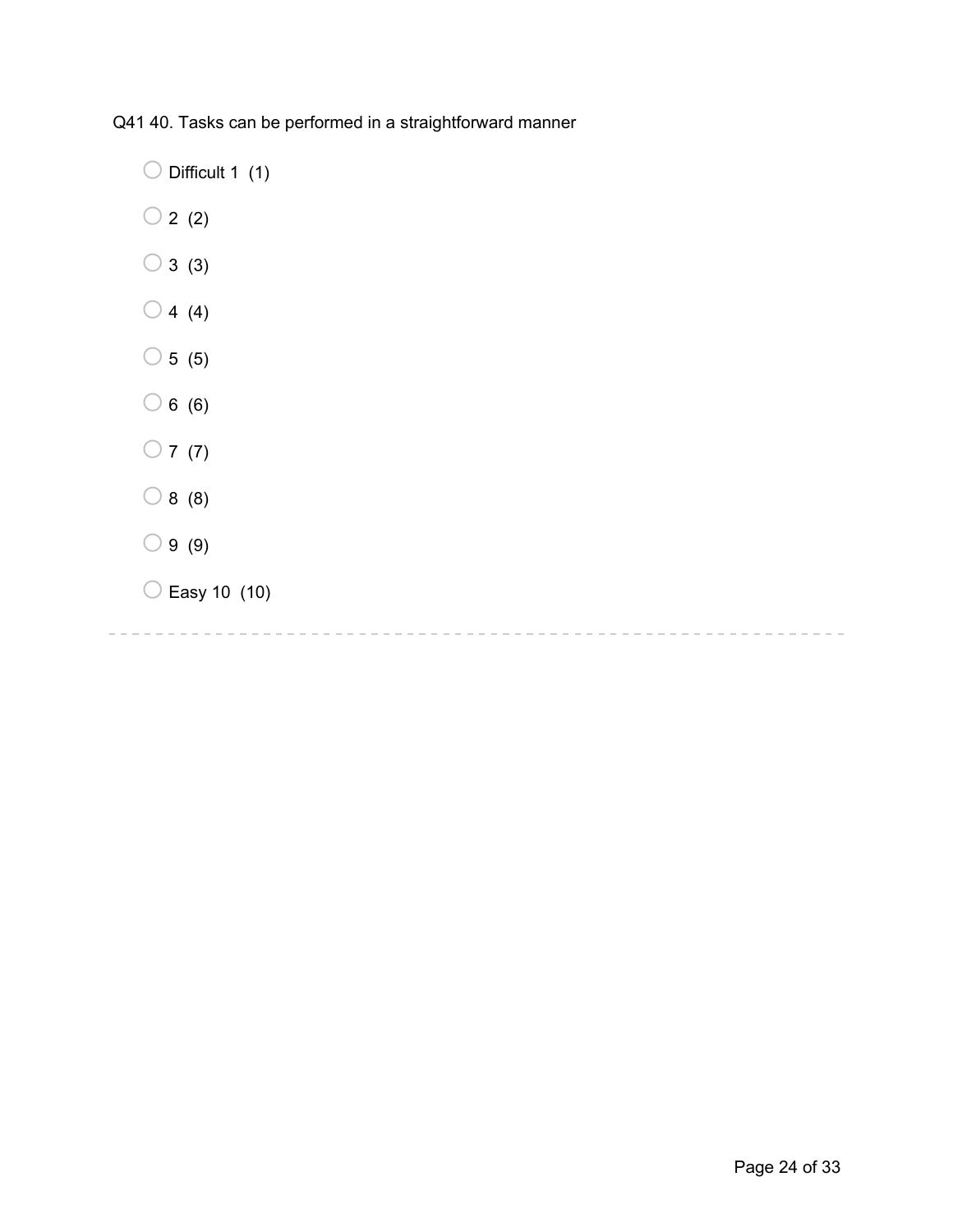Q42 41. Experienced and inexperienced users' needs are taken into consideration

 $\bigcirc$  Difficult 1 (1)

- $\bigcirc$  2 (2)
- $\bigcirc$  3 (3)
- $\bigcirc$  4 (4)
- $\bigcirc$  5 (5)
- $\bigcirc$  6 (6)
- $\bigcirc$  7 (7)
- $\bigcirc$  8 (8)
- $\bigcirc$  9 (9)
- $\bigcirc$  Easy 10 (10)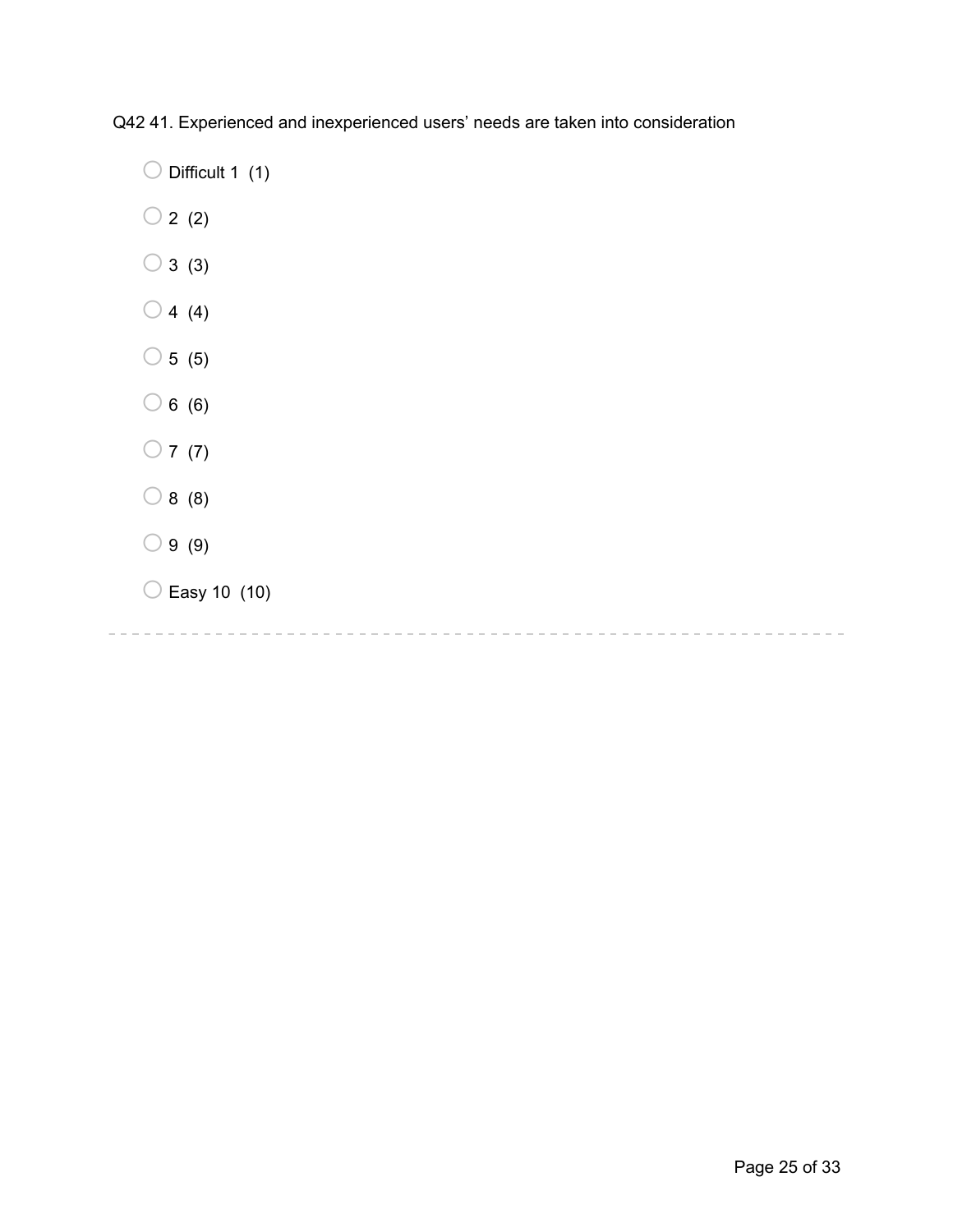Q43 42. Correcting your mistakes

 $\bigcirc$  Difficult 1 (1)  $\bigcirc$  2 (2)  $\bigcirc$  3 (3)  $\bigcirc$  4 (4)  $\bigcirc$  5 (5)  $\bigcirc$  6 (6)  $\bigcirc$  7 (7)  $\bigcirc$  8 (8)  $\bigcirc$  9 (9)  $\bigcirc$  Easy 10 (10) Page Break – <u>Denominal Page Break</u>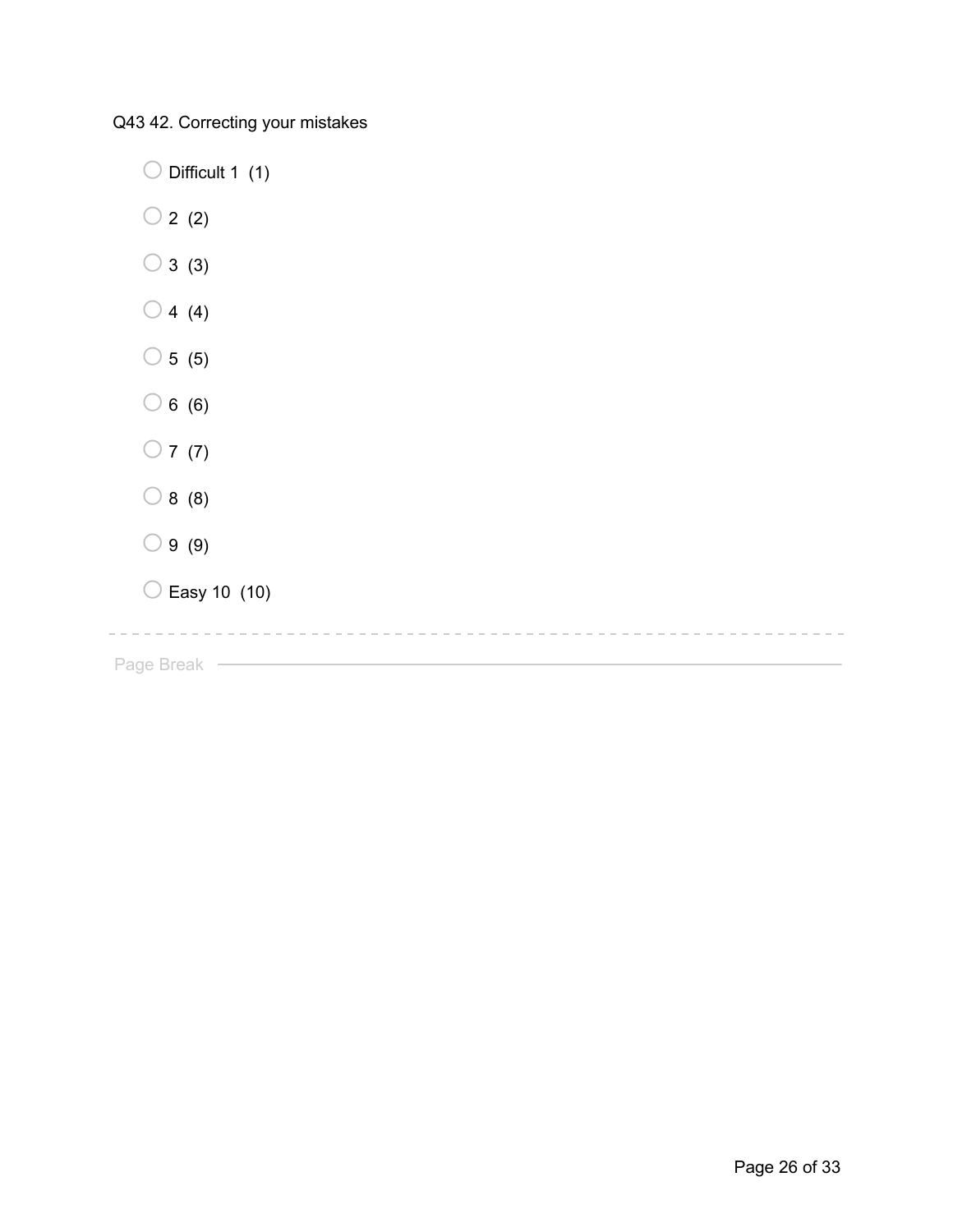Q44 43. I am confident in my knowledge of the equipment contained in the code cart.

```
O Strongly Disagree 1 (1)
\bigcirc 2 (2)
\bigcirc 3 (3)
\bigcirc Neutral 4 (4)
\bigcirc 5 (5)
\bigcirc 6 (6)
\bigcirc Strongly Agree 7 (7)
```
Q45 44. I am confident I could find what I needed in the code cart during an emergency.

```
\bigcirc Strongly Disagree 1 (1)
\bigcirc 2 (2)
\bigcirc 3 (3)
\bigcirc Neutral 4 (4)
\circ 5 (5)
\bigcirc 6 (6)
\bigcirc Strongly Agree 7 (7)
```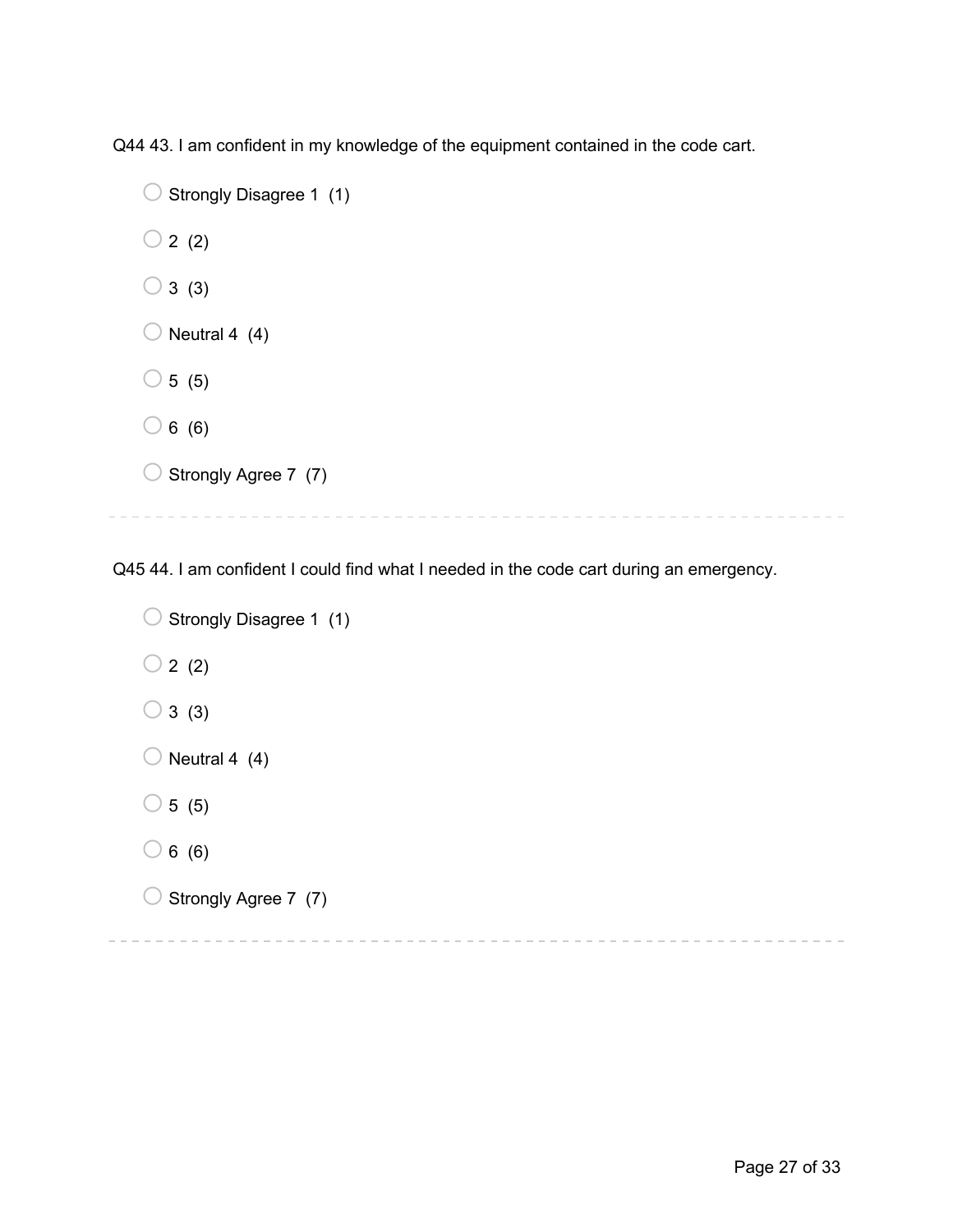Q46 45. I am confident I could find what I needed in the code cart during an emergency.

| Strongly Disagree 1 (1) |  |
|-------------------------|--|
| 2(2)                    |  |
| 3(3)                    |  |
| Neutral 4 (4)           |  |
| 5(5)                    |  |
| 6(6)                    |  |
| Strongly Agree 7 (7)    |  |
|                         |  |

Page Break – <u>Electron March 2008</u>

 $\sim$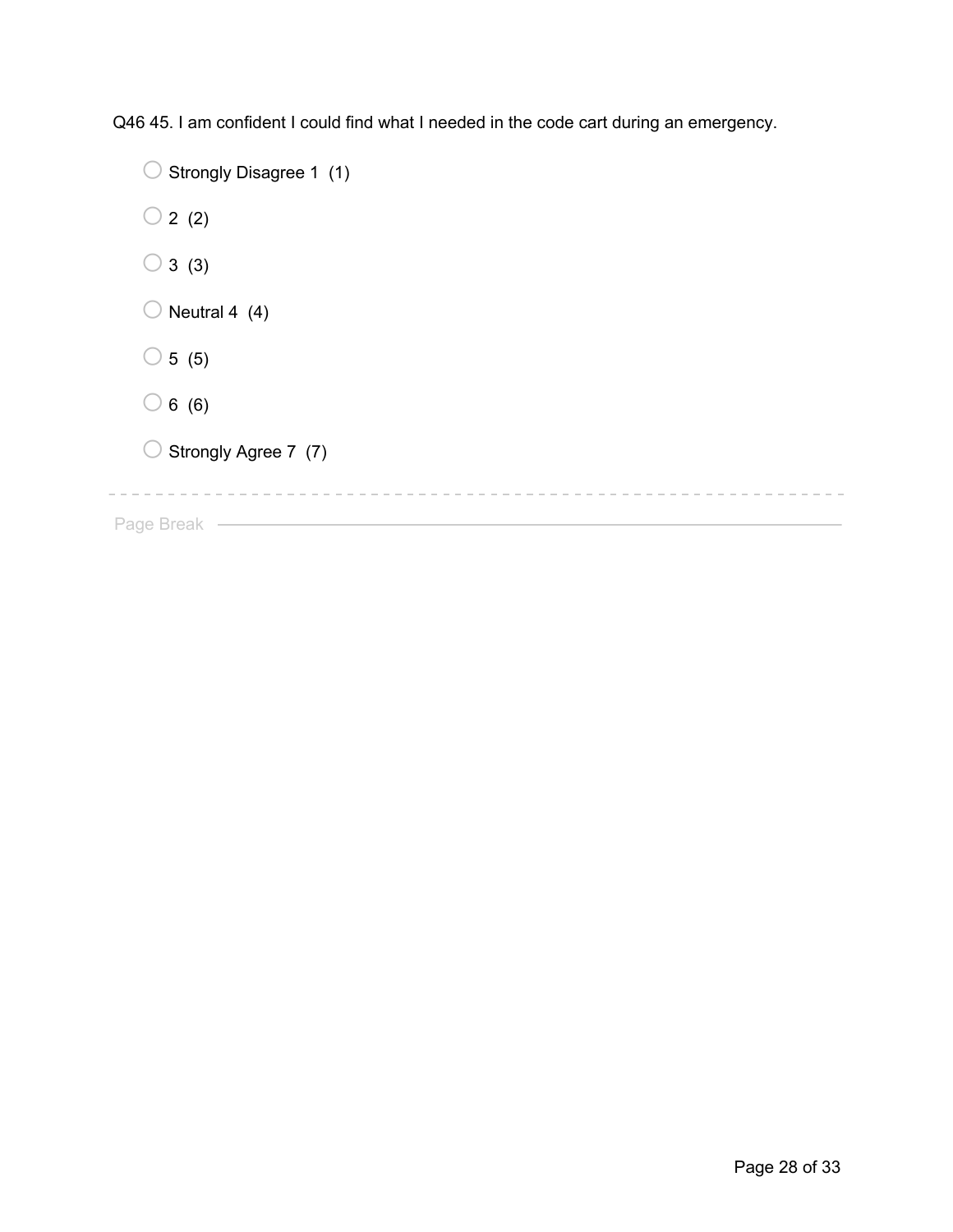Q47 46. Do you have a cell phone or a smart device?

| Yes $(1)$                                                                    |
|------------------------------------------------------------------------------|
| No $(2)$                                                                     |
|                                                                              |
| Q48 47. What kind of cell phone or smart device do you carry? (ex: iPhone 6) |
|                                                                              |
|                                                                              |
|                                                                              |
| Q49 48. Did you use the code cart training app during this course?           |
| Yes $(1)$                                                                    |
| No $(2)$                                                                     |
|                                                                              |
| Q50 49. How many hours did you spend using the app?                          |
|                                                                              |
|                                                                              |
| Page Break                                                                   |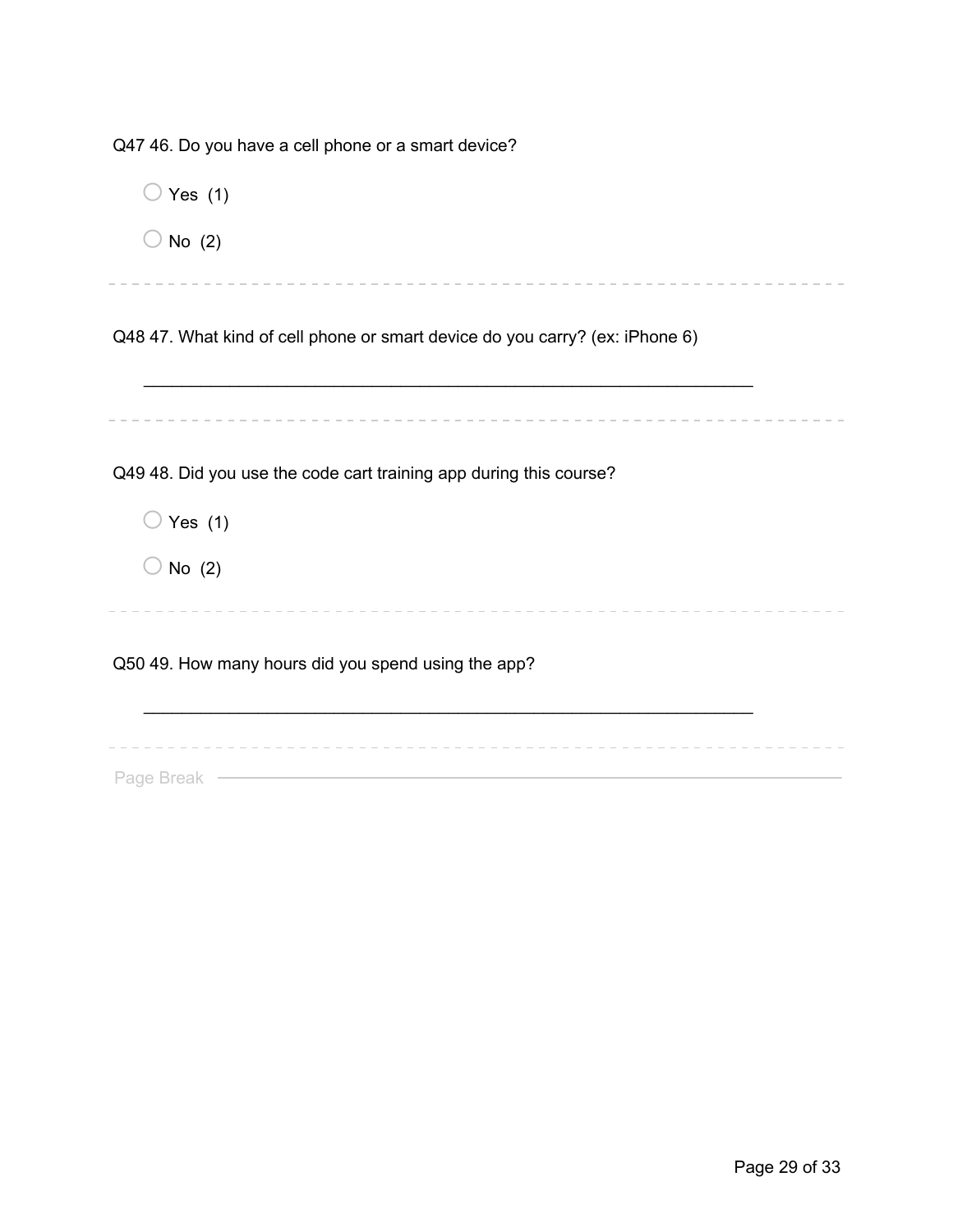Q51 50. I think that I would use this learning application on my phone.

```
\bigcirc Strongly Disagree 1 (1)
\bigcirc 2 (2)
\bigcirc 3 (3)
\bigcirc Neutral 4 (4)
\bigcirc 5 (5)
\bigcirc 6 (6)
\bigcirc Strongly Agree 7 (7)
```
Q52 51. I think I would use this learning application when working at the hospital

```
\bigcirc Strongly Disagree 1 (1)
\bigcirc 2 (2)
\bigcirc 3 (3)
\bigcirc Neutral 4 (4)
\circ 5 (5)
\bigcirc 6 (6)
O Strongly Agree 7 (7)
```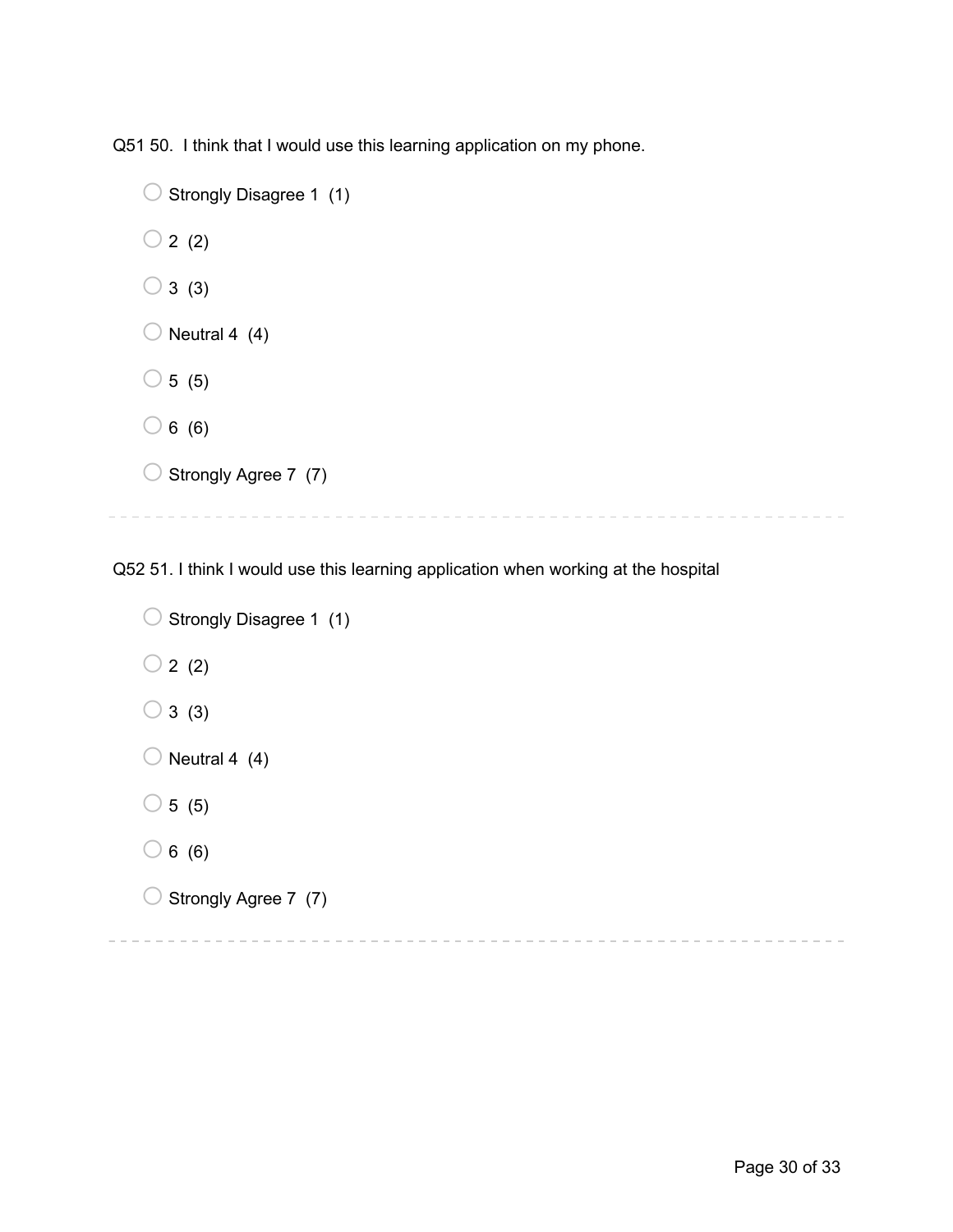Q53 52. I found the instructions to use the app to be simple to understand

```
\bigcirc Strongly Disagree 1 (1)
\bigcirc 2 (2)
\bigcirc 3 (3)
\bigcirc Neutral 4 (4)
\bigcirc 5 (5)
\bigcirc 6 (6)
\bigcirc Strongly Agree 7 (7)
```
Q54 53. I found the "free play" interface to be simple to use

```
\bigcirc Strongly Disagree 1 (1)
\bigcirc 2 (2)
\bigcirc 3 (3)
\bigcirc Neutral 4 (4)
\circ 5 (5)
\bigcirc 6 (6)
\bigcirc Strongly Agree 7 (7)
```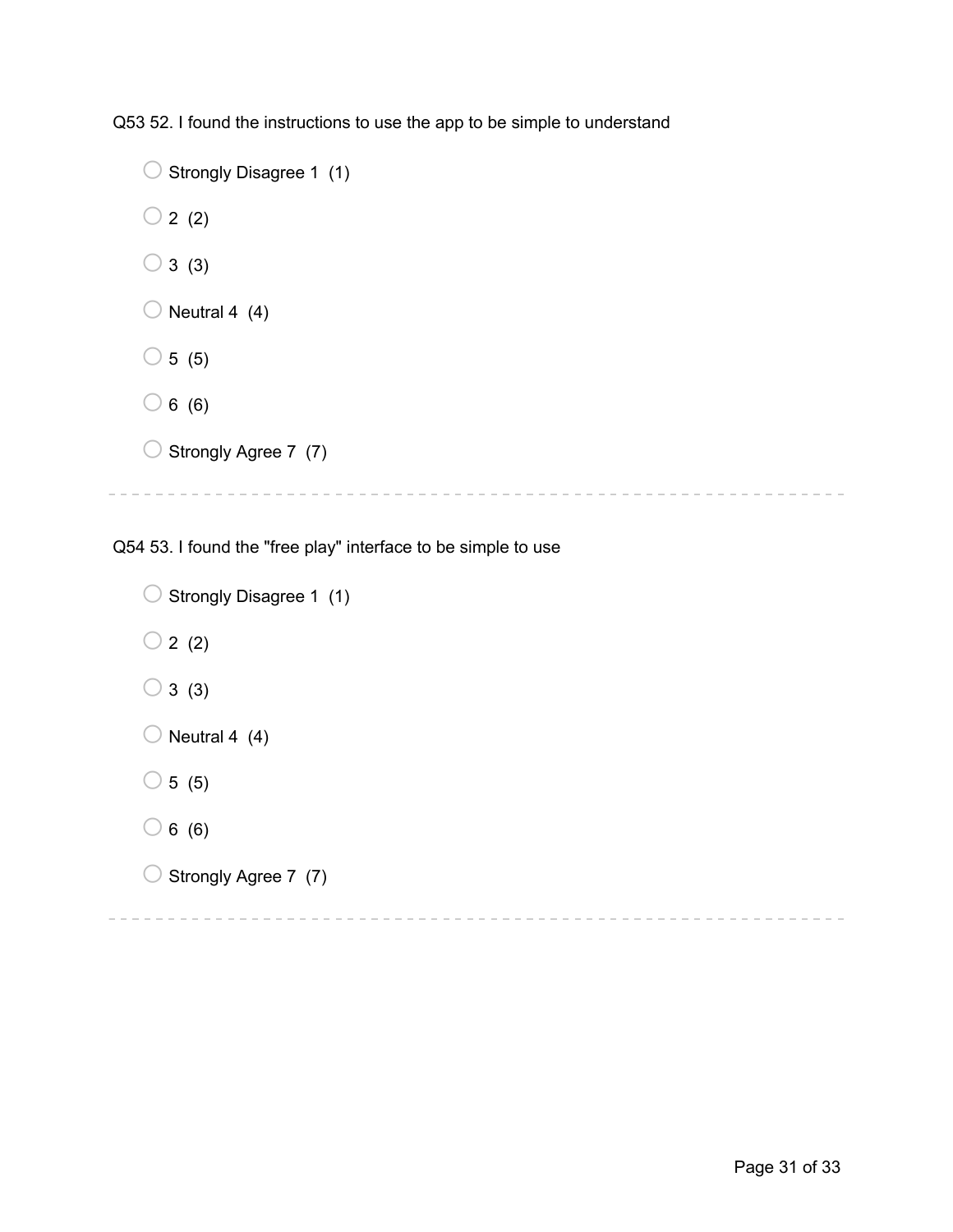Q55 54. I found the "timed search" interface to be simple to use

```
\bigcirc Strongly Disagree 1 (1)
\bigcirc 2 (2)
\bigcirc 3 (3)
\bigcirc Neutral 4 (4)
\bigcirc 5 (5)
\bigcirc 6 (6)
\bigcirc Strongly Agree 7 (7)
```
Q56 55. I would imagine this application would help me to take care of patients in the hospital.

```
\bigcirc Strongly Disagree 1 (1)
  \bigcirc 2 (2)
  \bigcirc 3 (3)
  \bigcirc Neutral 4 (4)
  \circ 5 (5)
  \bigcirc 6 (6)
  O Strongly Agree 7 (7)
                  Page Break —
```